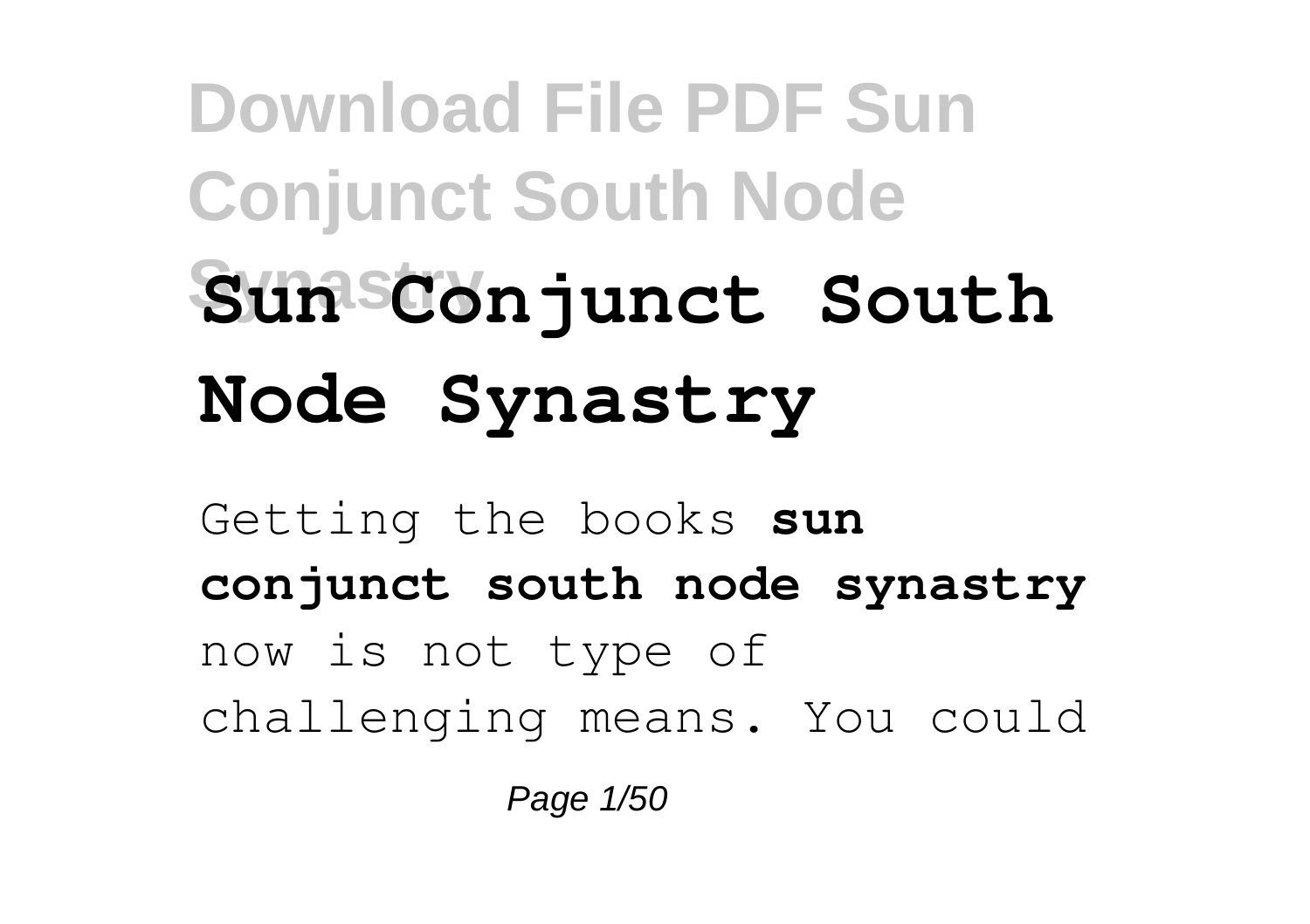**Download File PDF Sun Conjunct South Node** not single-handedly going subsequent to ebook amassing or library or borrowing from your connections to gate them. This is an totally simple means to specifically get lead by on-line. This online declaration sun Page 2/50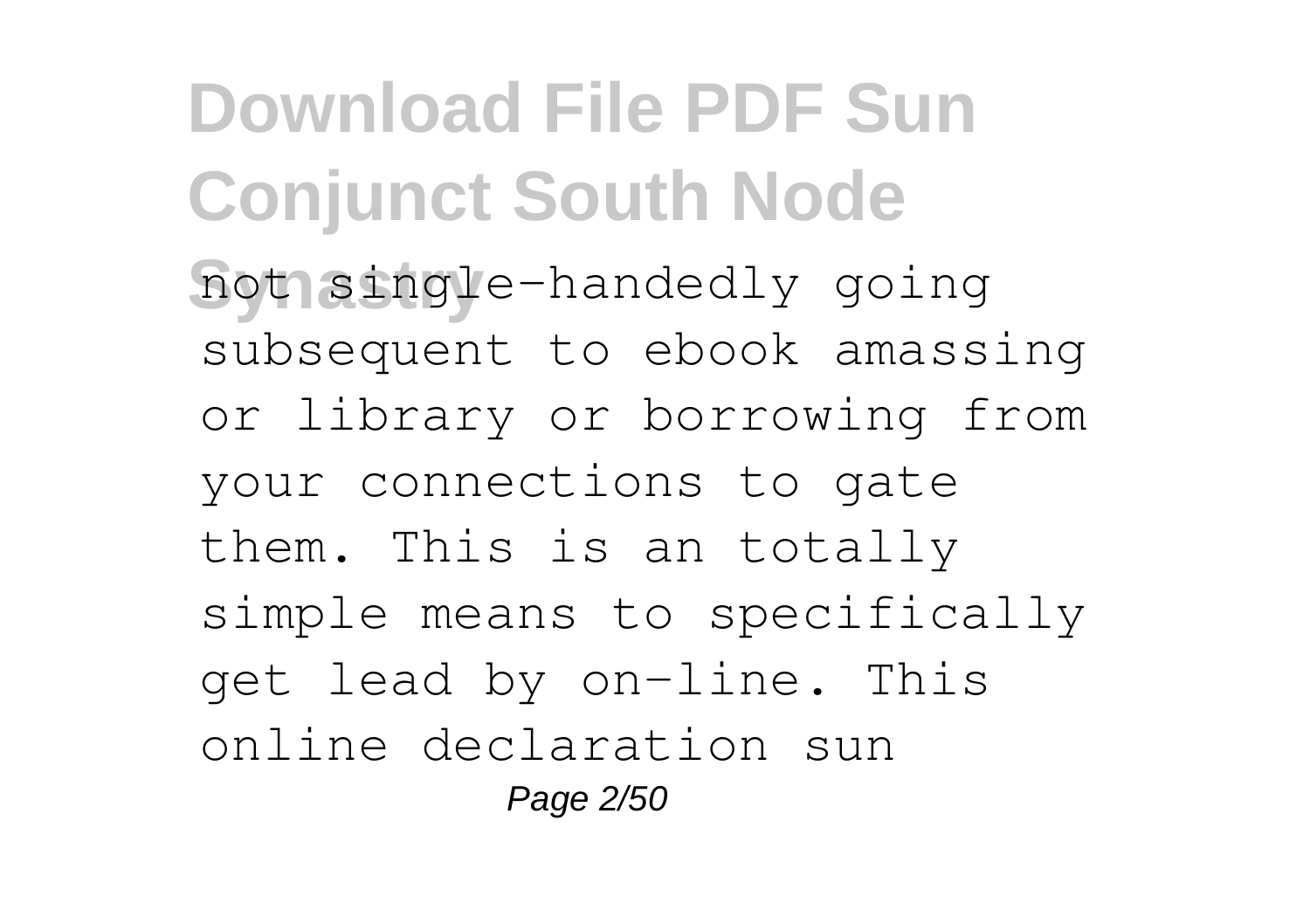**Download File PDF Sun Conjunct South Node** conjunct south node synastry can be one of the options to accompany you bearing in mind having supplementary time.

It will not waste your time. say you will me, the e-book Page 3/50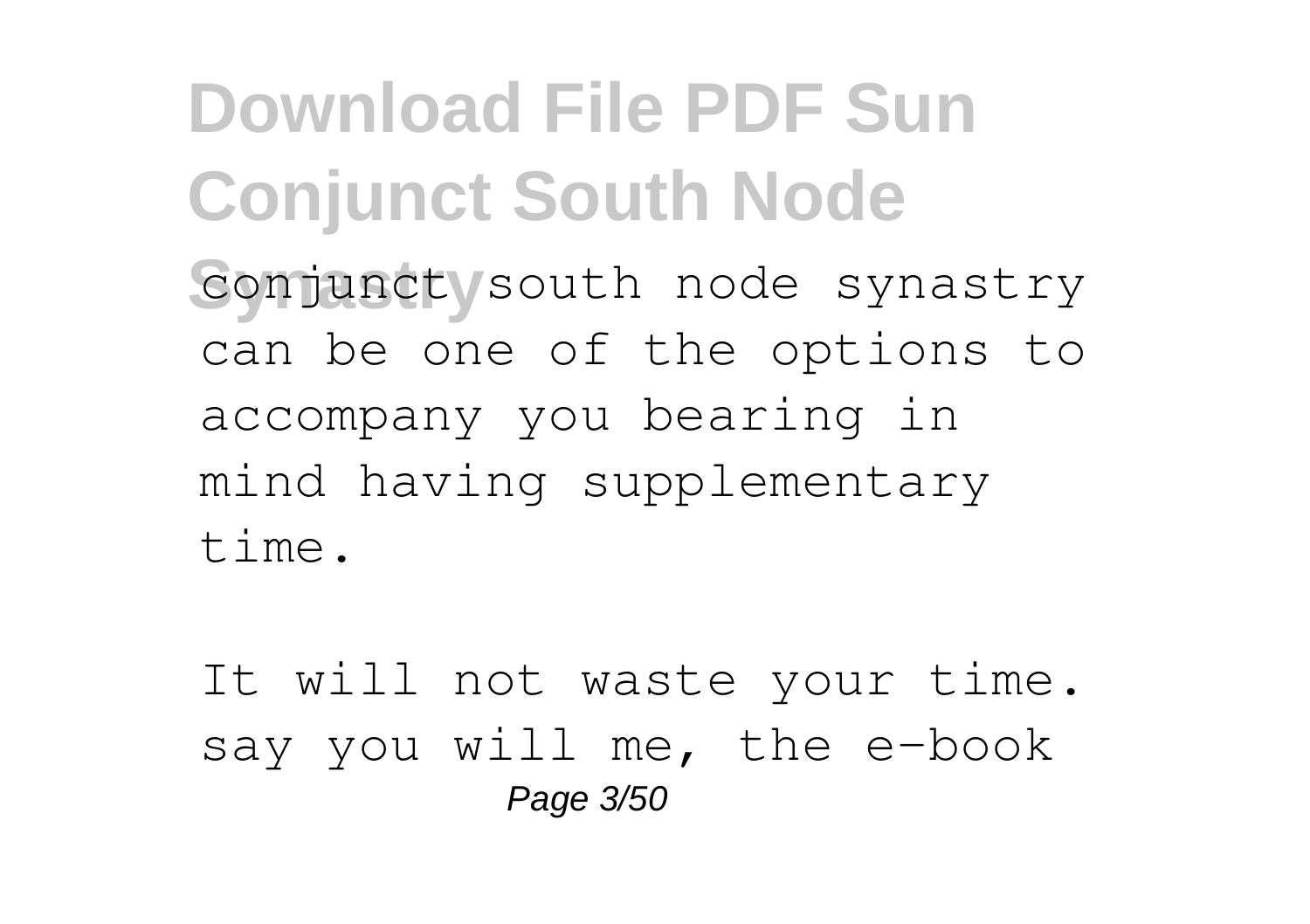**Download File PDF Sun Conjunct South Node** will entirely make public you extra situation to read. Just invest little mature to open this on-line pronouncement **sun conjunct south node synastry** as competently as evaluation them wherever you are now. Page 4/50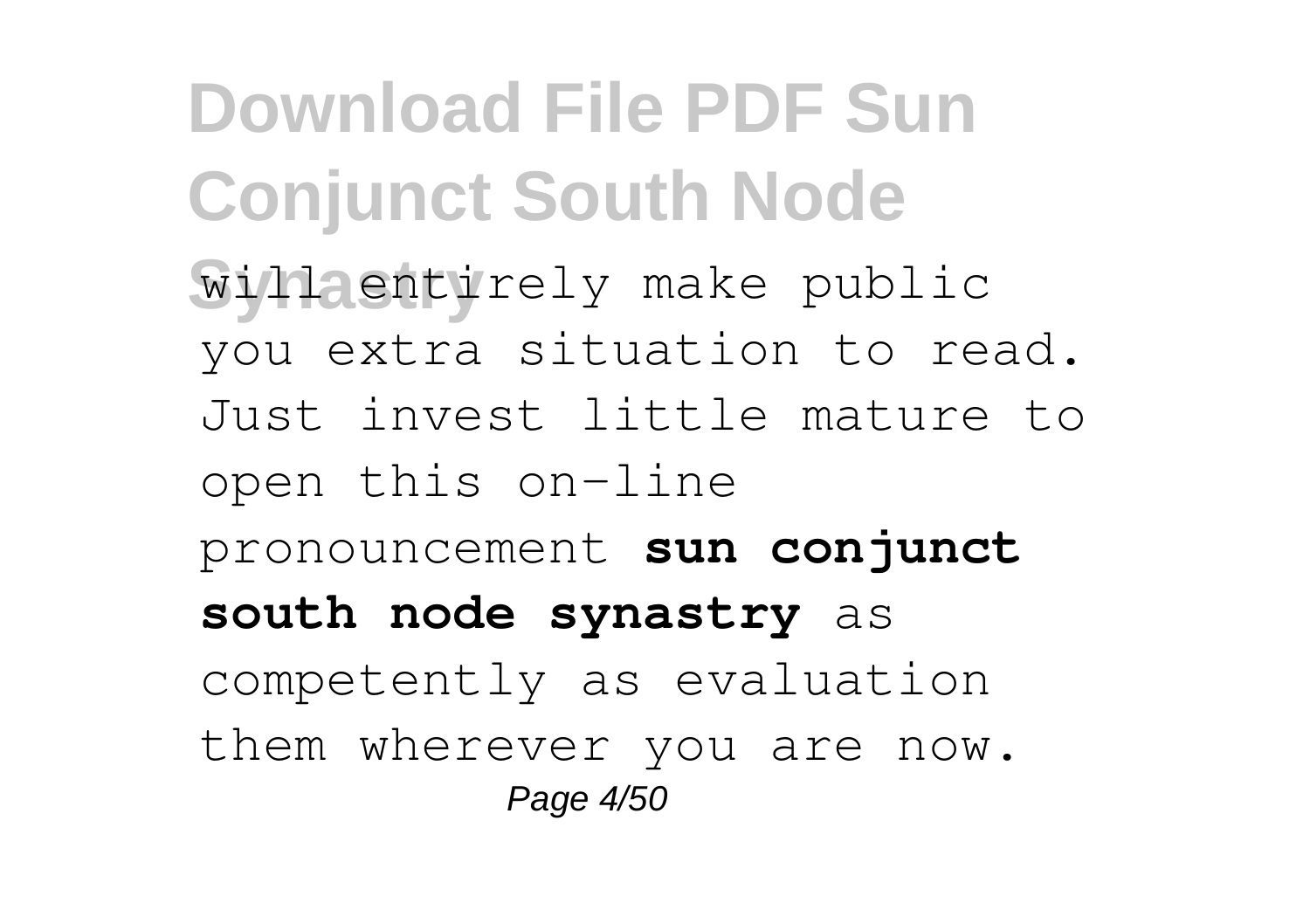**Download File PDF Sun Conjunct South Node Synastry** South Node in Synastry Planets conjunct the South Node ~ what each planet describes in the current life and past lives.*synastry of the NODES OF THE MOON in astrology || KARMIC LOVERS,* Page 5/50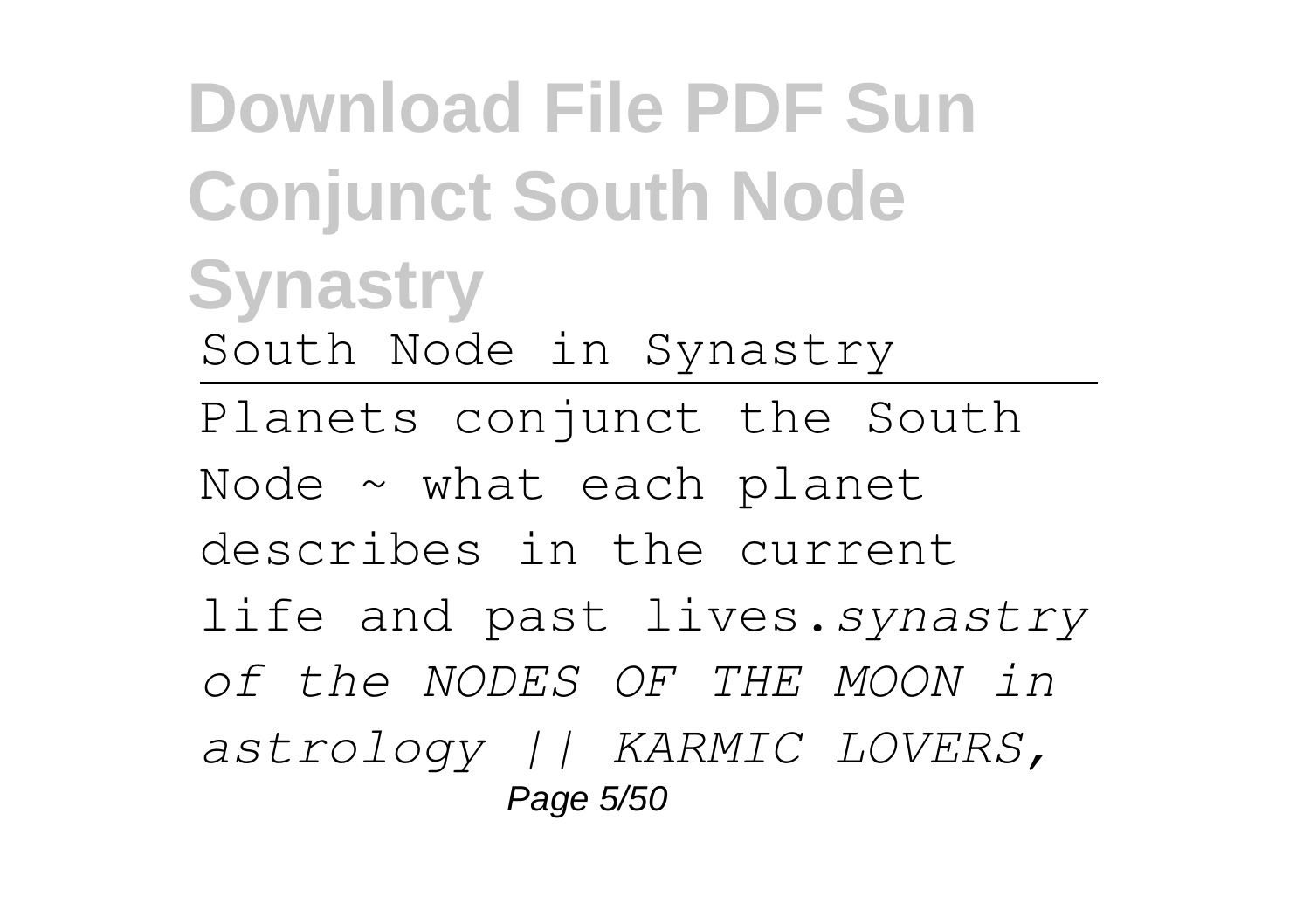**Download File PDF Sun Conjunct South Node Synastry** *SOULMATES, TWIN FLAMES in the chart* Synastry Astrology- Sun conjunct partners North Node/Rahu South Node Conjunct Sun Sun with North Node. Sun with South Node. Karmic Astrology Page 6/50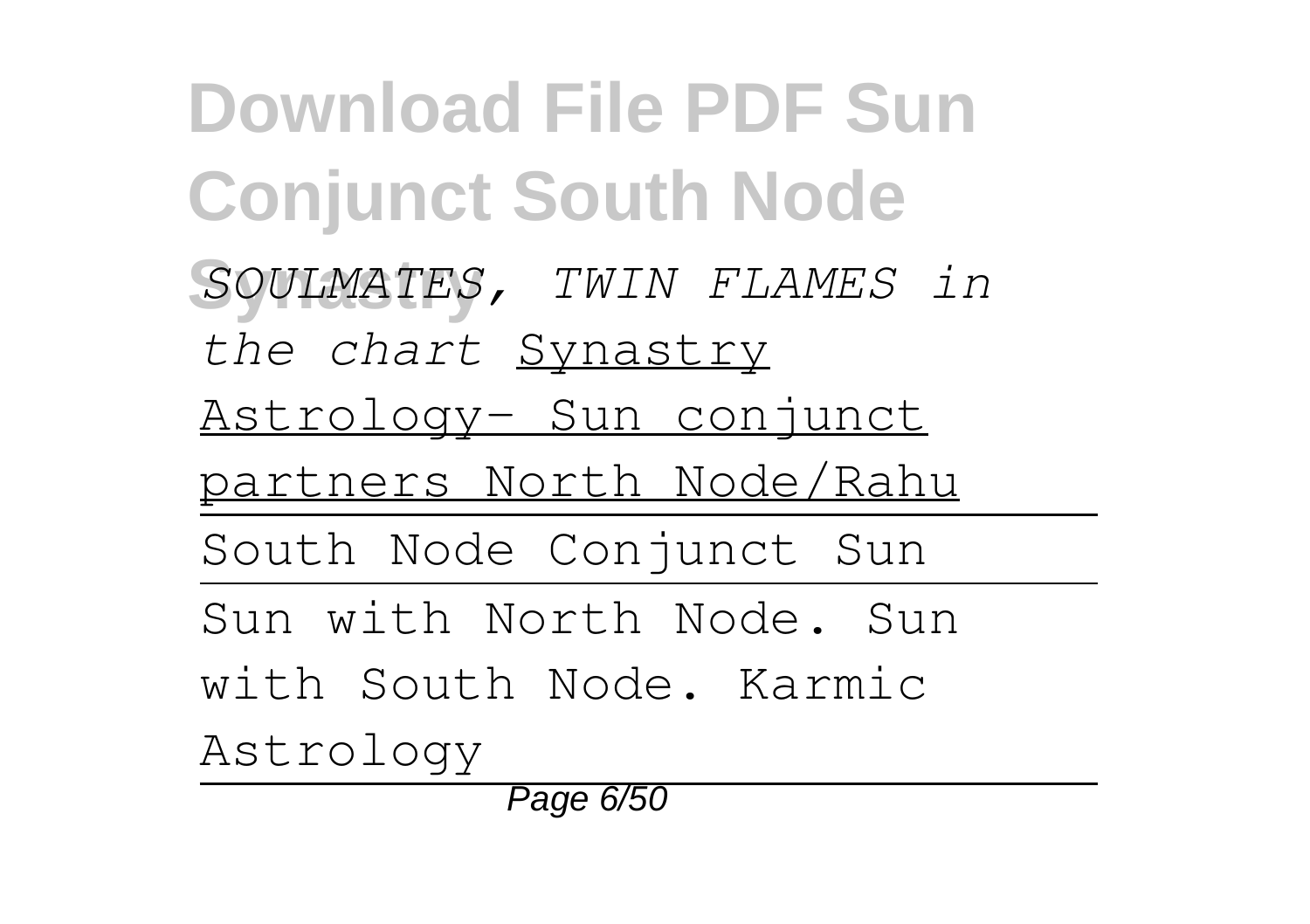**Download File PDF Sun Conjunct South Node** Synastry- North Node Conjunct the South NodeThe North Node and South Node in Synastry: Karmic Relationships, Fated Meetings, Deeper Meanings *Synastry Aspects for Soulmates - Sun conjunct* Page 7/50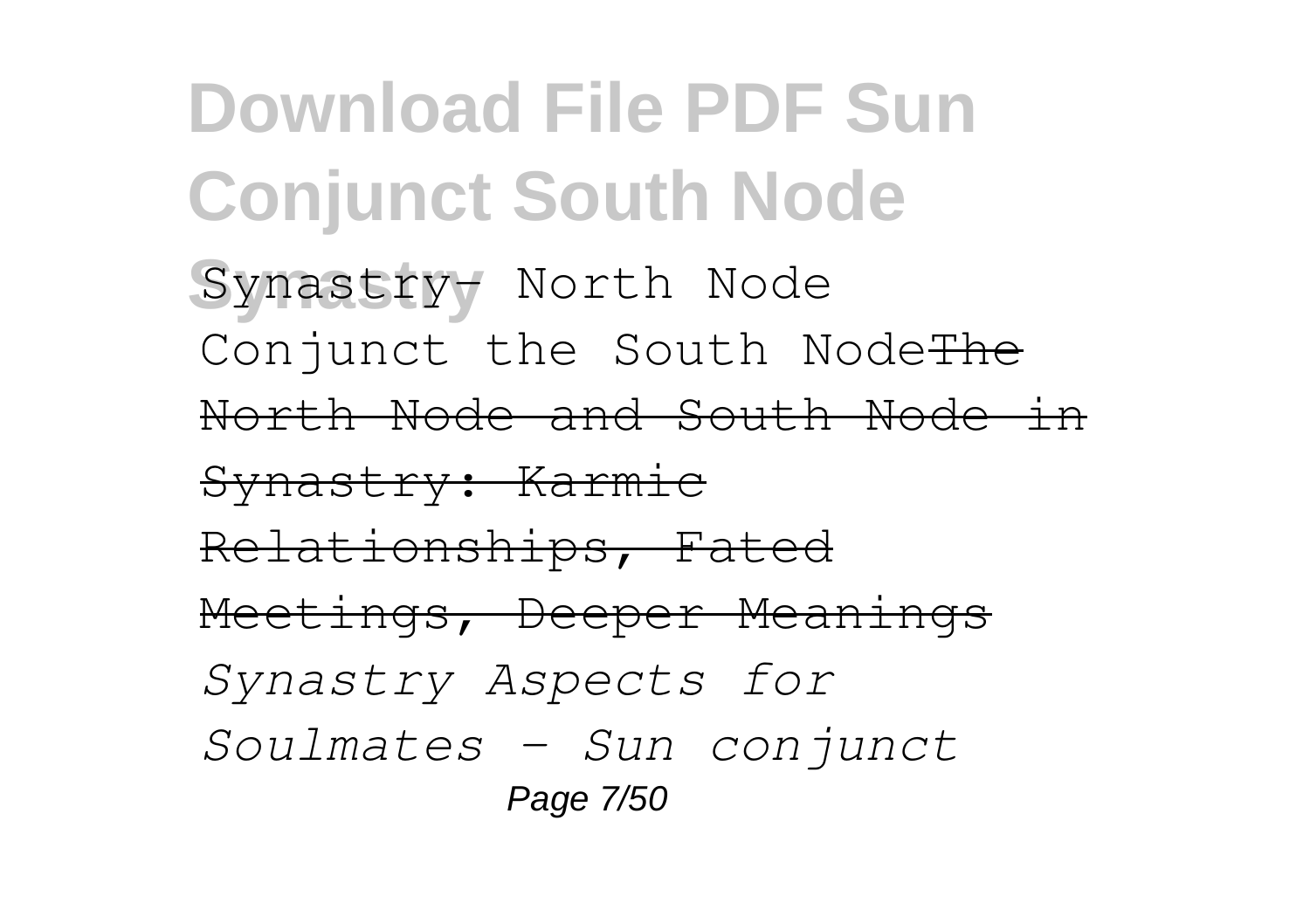**Download File PDF Sun Conjunct South Node Synastry** *North Node Venus conjunct South Node(Ketu) in Synastry: \"I walked with you once upon a dream\" Synastry astrology - Moon conjunct partners North Node/Rahu Astrology \u0026 Long Term Relationships* Page 8/50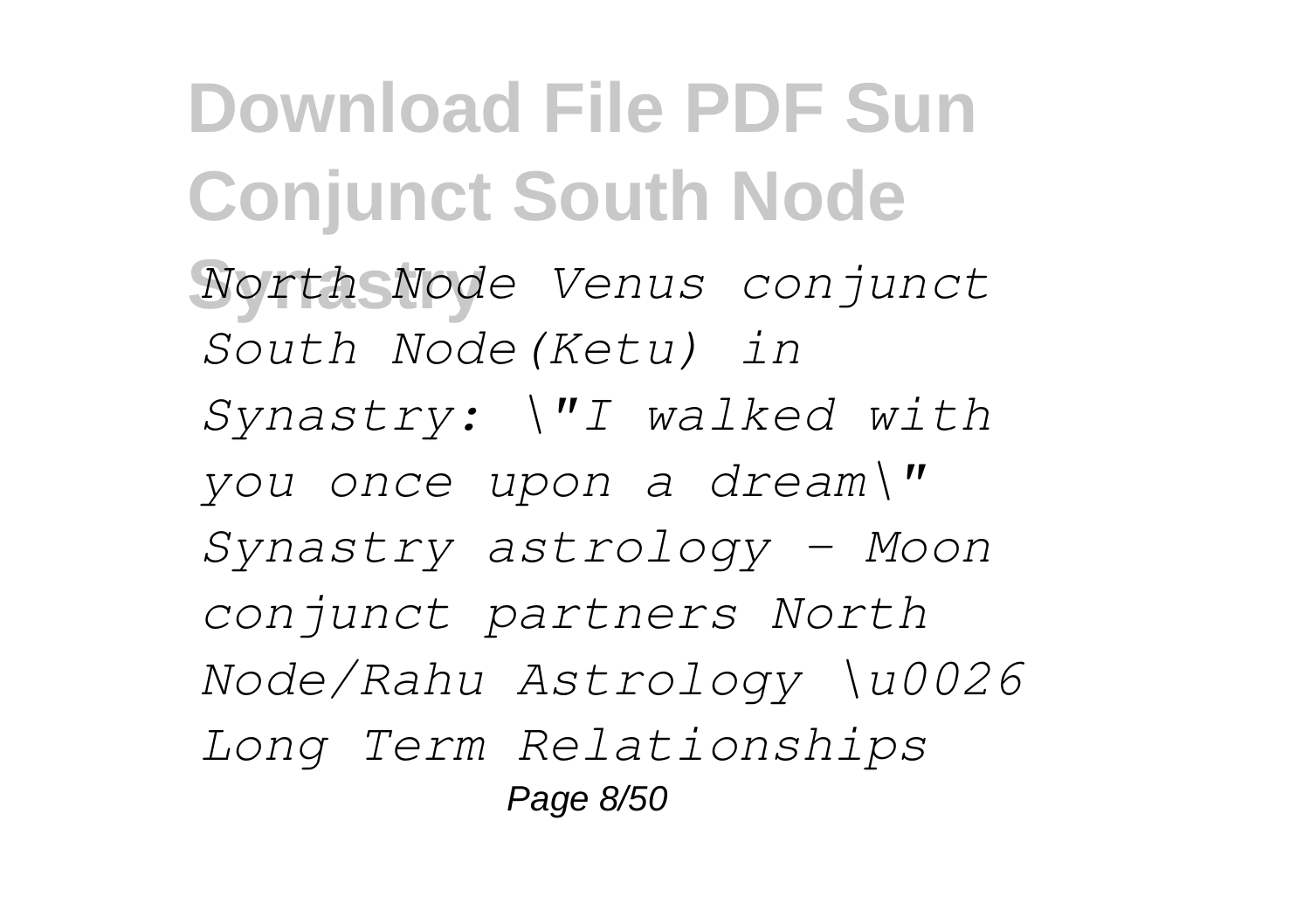**Download File PDF Sun Conjunct South Node Synastry** *(North Node, Moon, Saturn in Synastry)* LIBRA! \"I READ OUR OLD CHATS. I MISS YOU. I WANT YOU BACK!\" OCTOBER 2020 Top 5 Explosive Romantic Relationship Aspects Transits to the South Node: So Many Feels! Page 9/50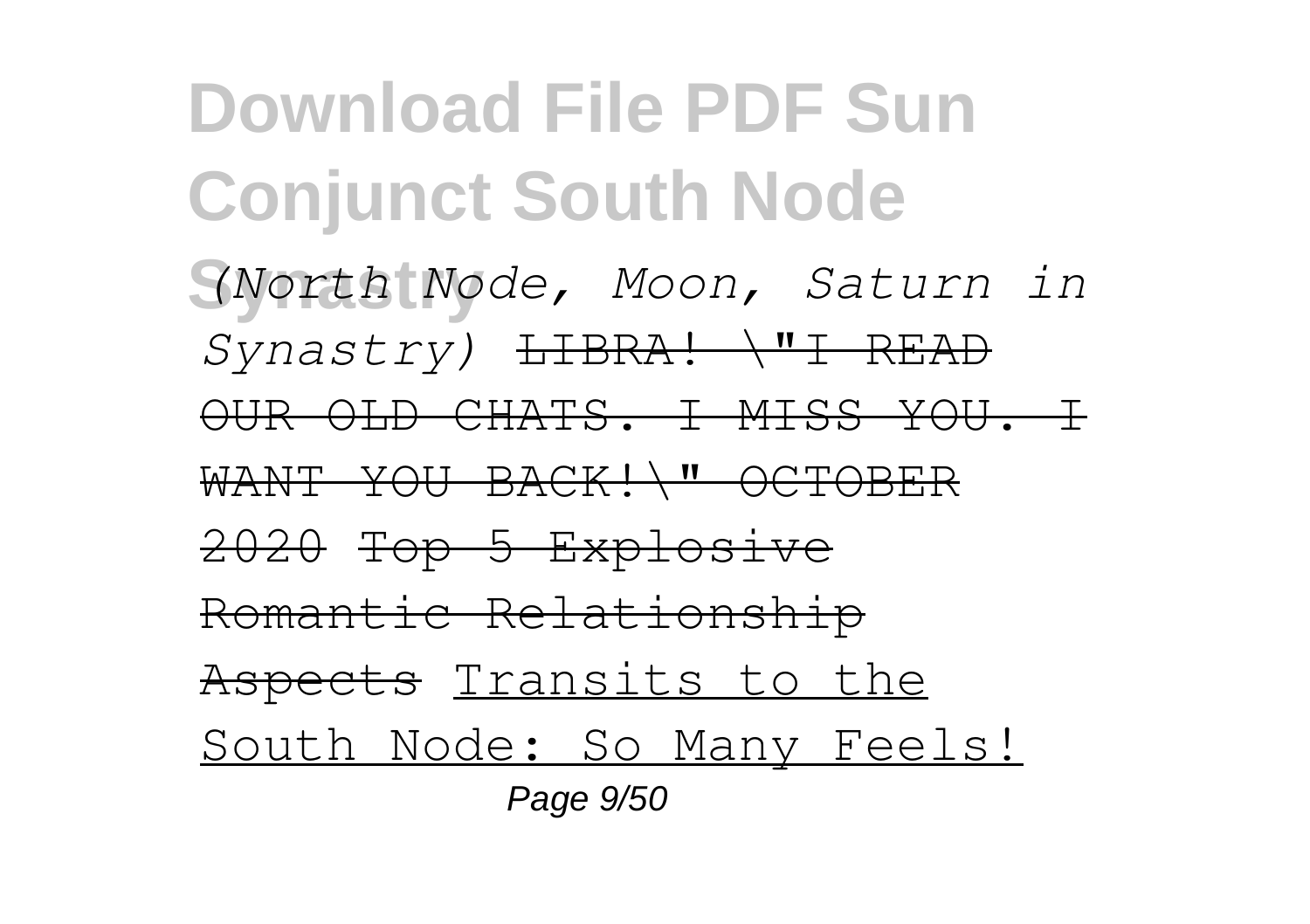**Download File PDF Sun Conjunct South Node Synastry** *Astro Love: The Vertex \u0026 The Soulmate PISCES ?? - Lots Of Love in Both Directions The Moon and synastry* Twin Flame Signs In Astrology and Synastry **Lilith in Synastry Connections in Separation:** Page 10/50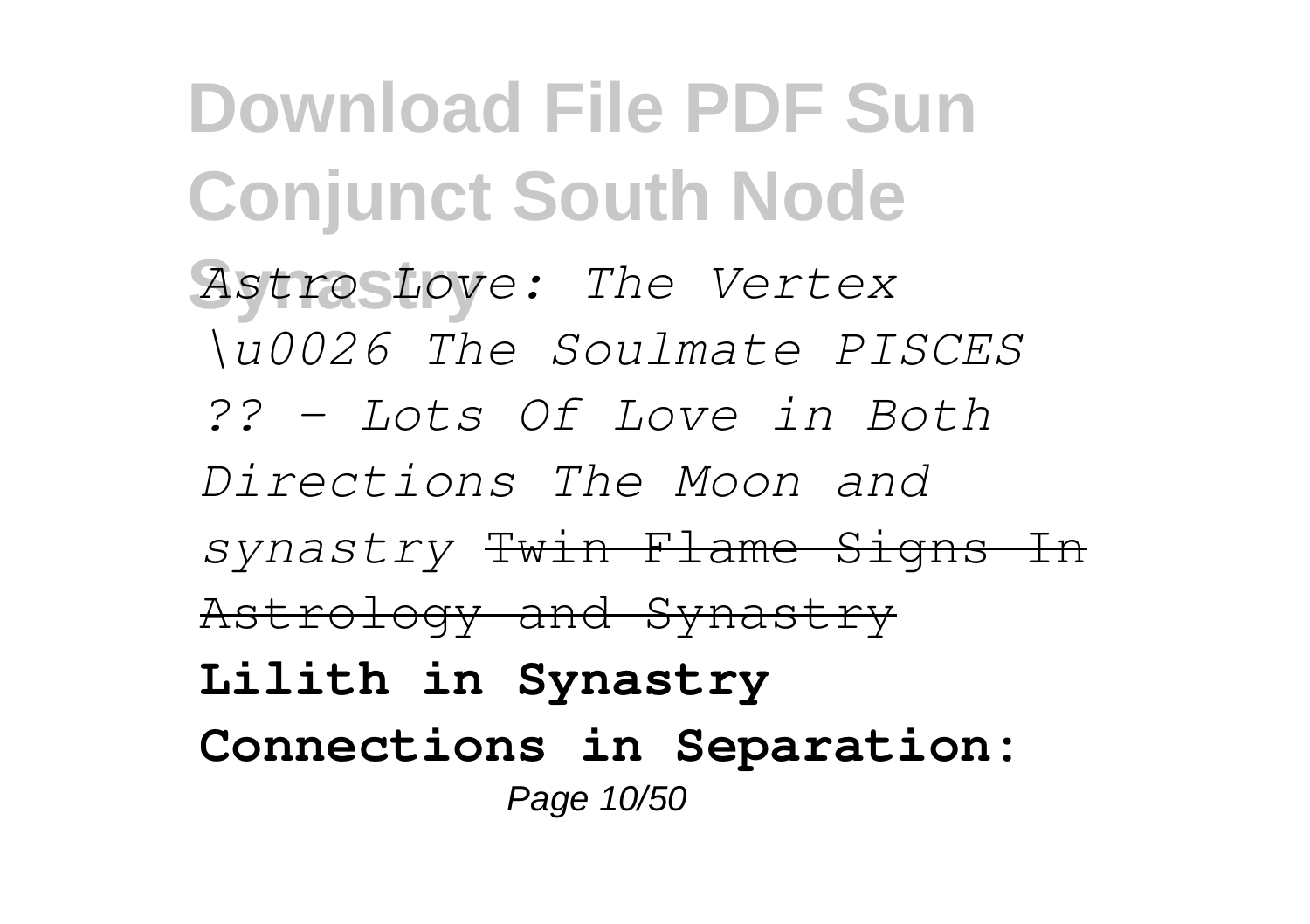**Download File PDF Sun Conjunct South Node Synastry Messages from your Soulmate, Twin Flame (October 25th - October 31st)** Relationship Astrology Synastry The Nodes

Rahu \u0026 Ketu (The Nodes) Relationships/Synastry**Mars Conjunct The South Node-**Page 11/50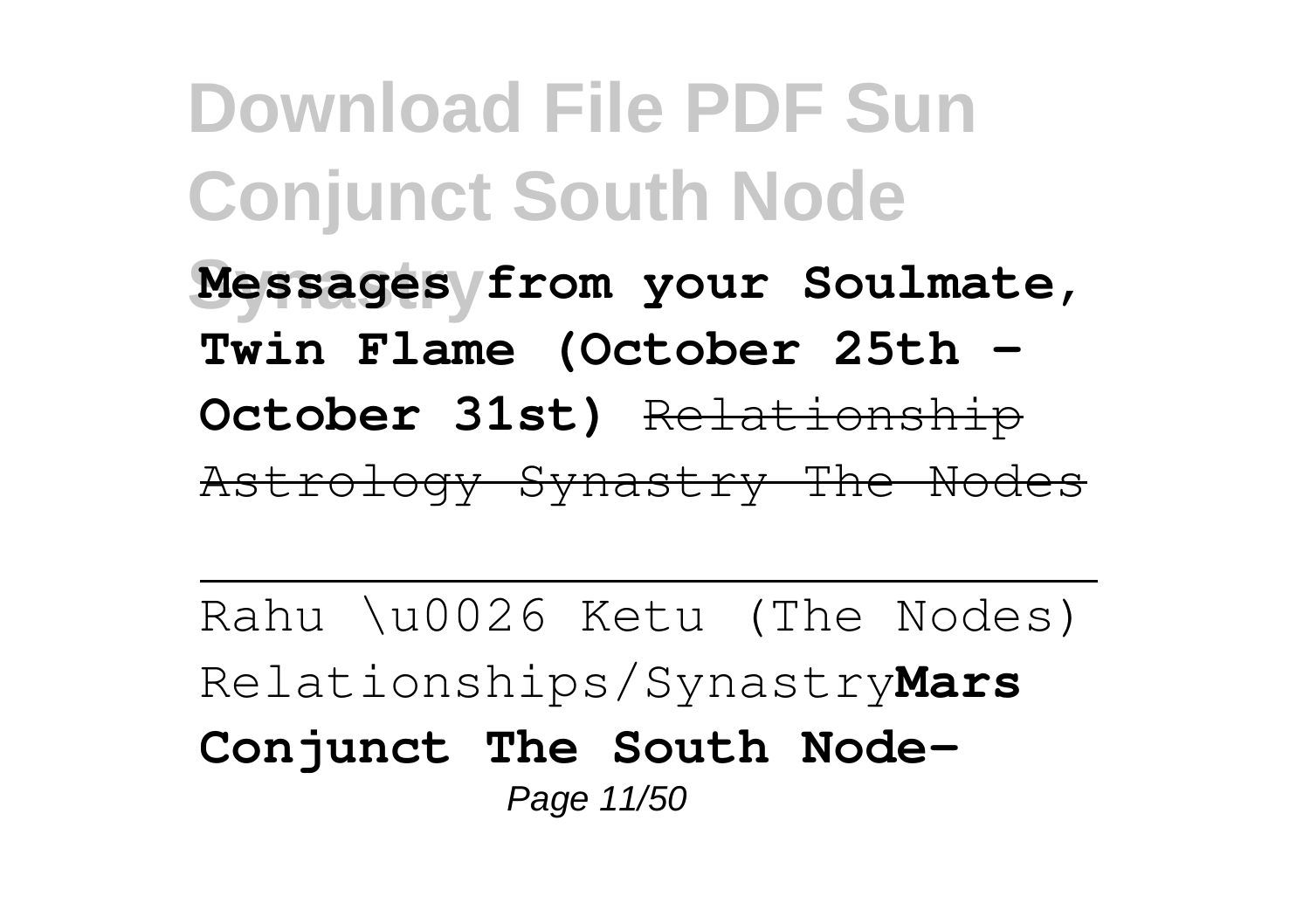**Download File PDF Sun Conjunct South Node Synastry Synastry Aspects ?** Astrology: The Truth About Twinflames \u0026 Soulmates: North and South Node Contacts Synastry- Saturn Conjunct north Node North Node conjunct South Node in Synastry Page 12/50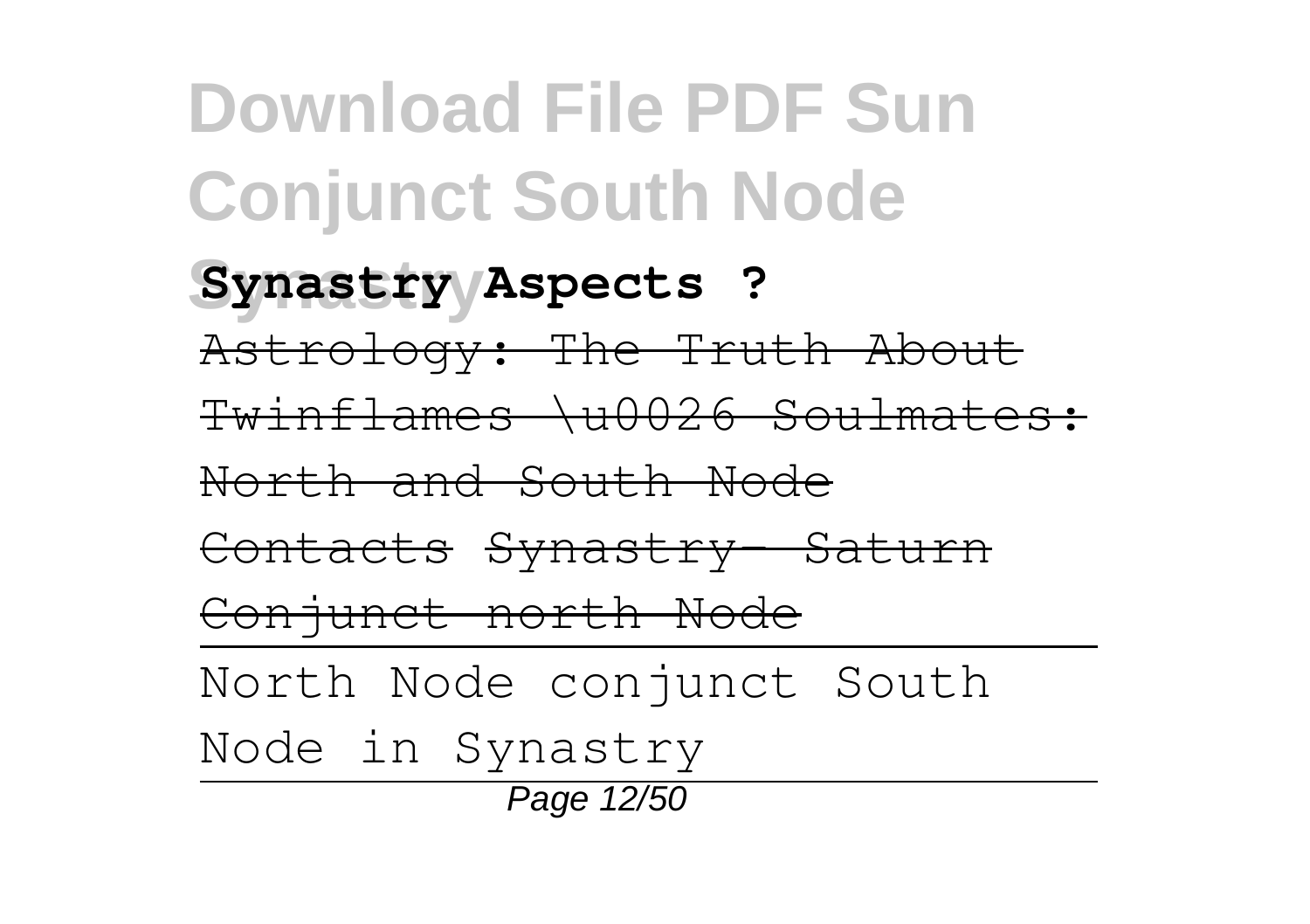**Download File PDF Sun Conjunct South Node** Synastry/Astrology -Partners Pluto conjunct other partners North Node/Rahu*PAST LIVES: South Node \u0026 The Birth Chart FREE ASTROLOGY LESSONS - Moon and North Node Conjunction* Sun Conjunct Page 13/50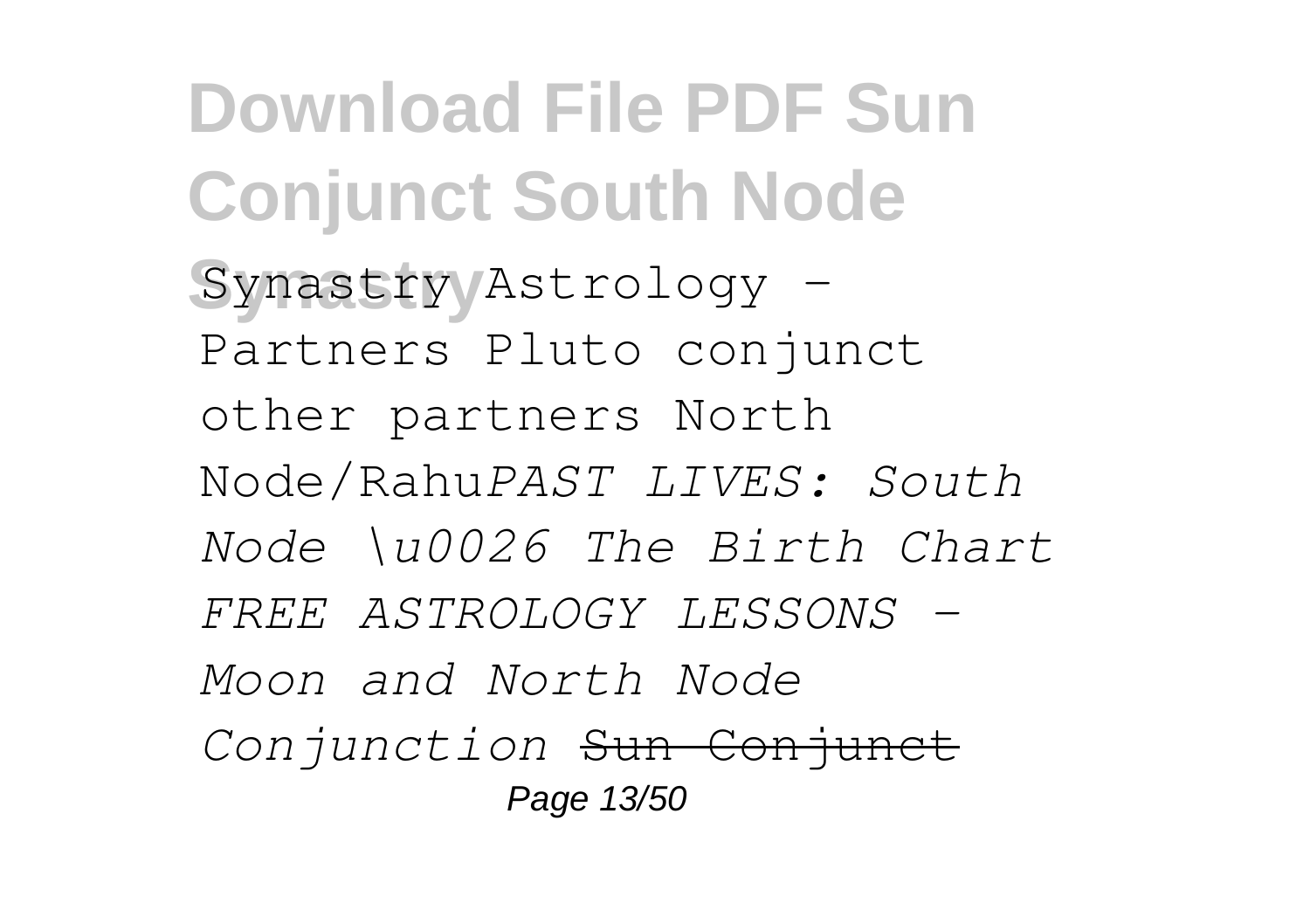**Download File PDF Sun Conjunct South Node Synastry** South Node Synastry South Node conjunct North Node in Synastry: The South Node represents "where we've been," while the North Node represents "where we're going." This synastry aspect indicates each person has Page 14/50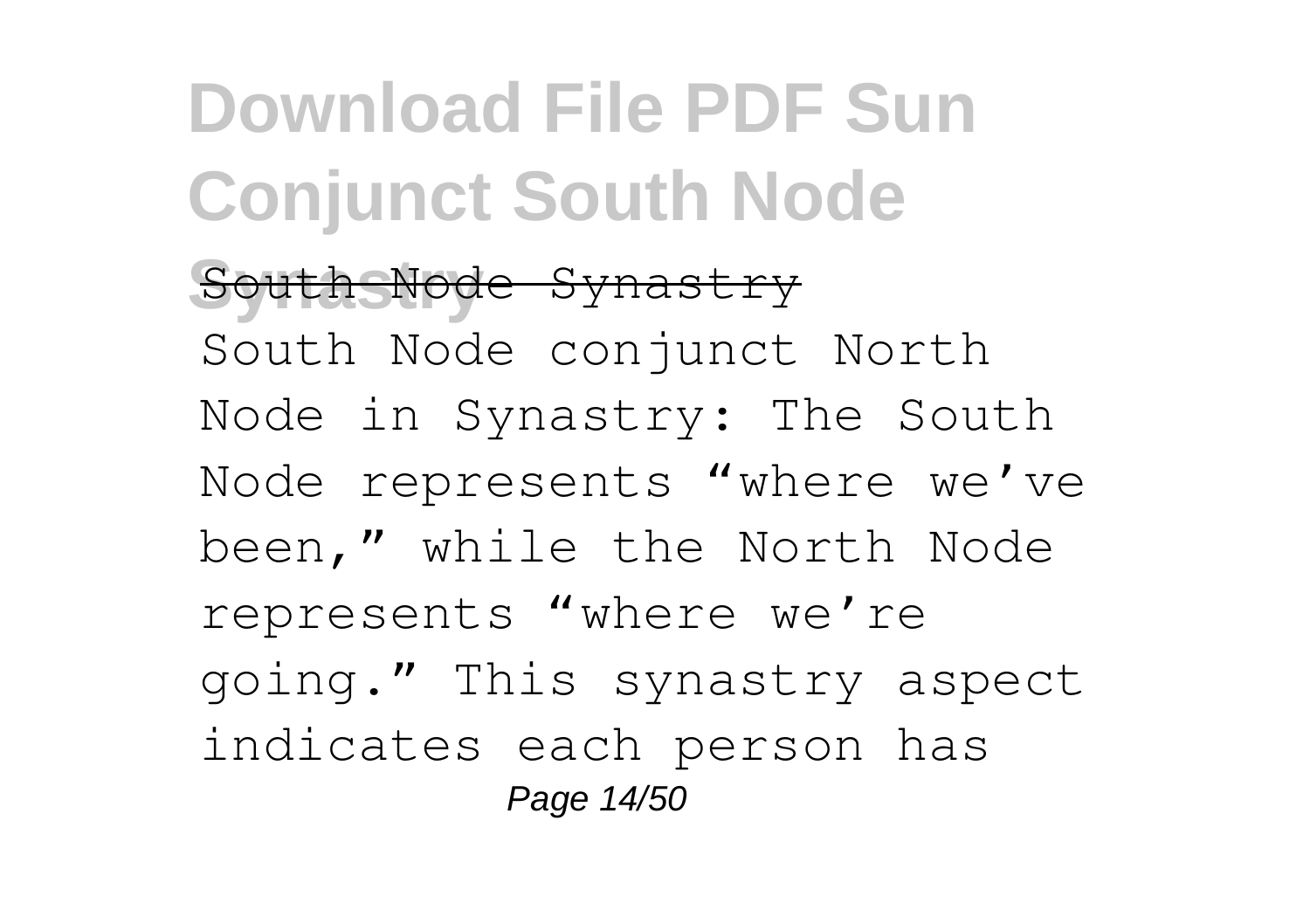**Download File PDF Sun Conjunct South Node** developed the traits and qualities the other needs for their personal growth. As such, this is a very significant synastry connection.

sun conjunct south node Page 15/50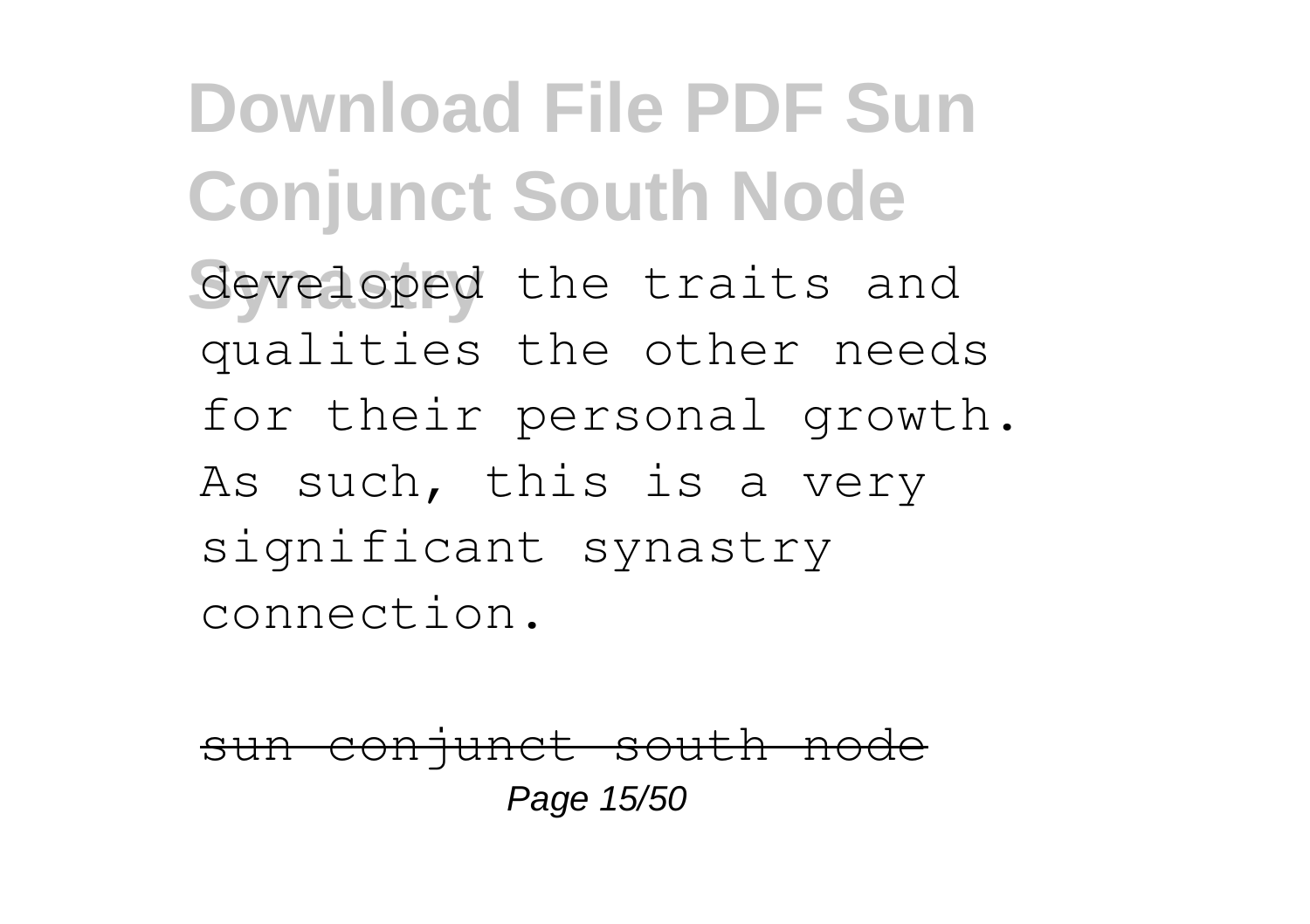**Download File PDF Sun Conjunct South Node Synastry** synastry – Astrology Anonymous Sun conjunct South Node (North Node opposite Sun): The relationship often starts off with magnetic attraction, distinct familiarities and a sense of Page 16/50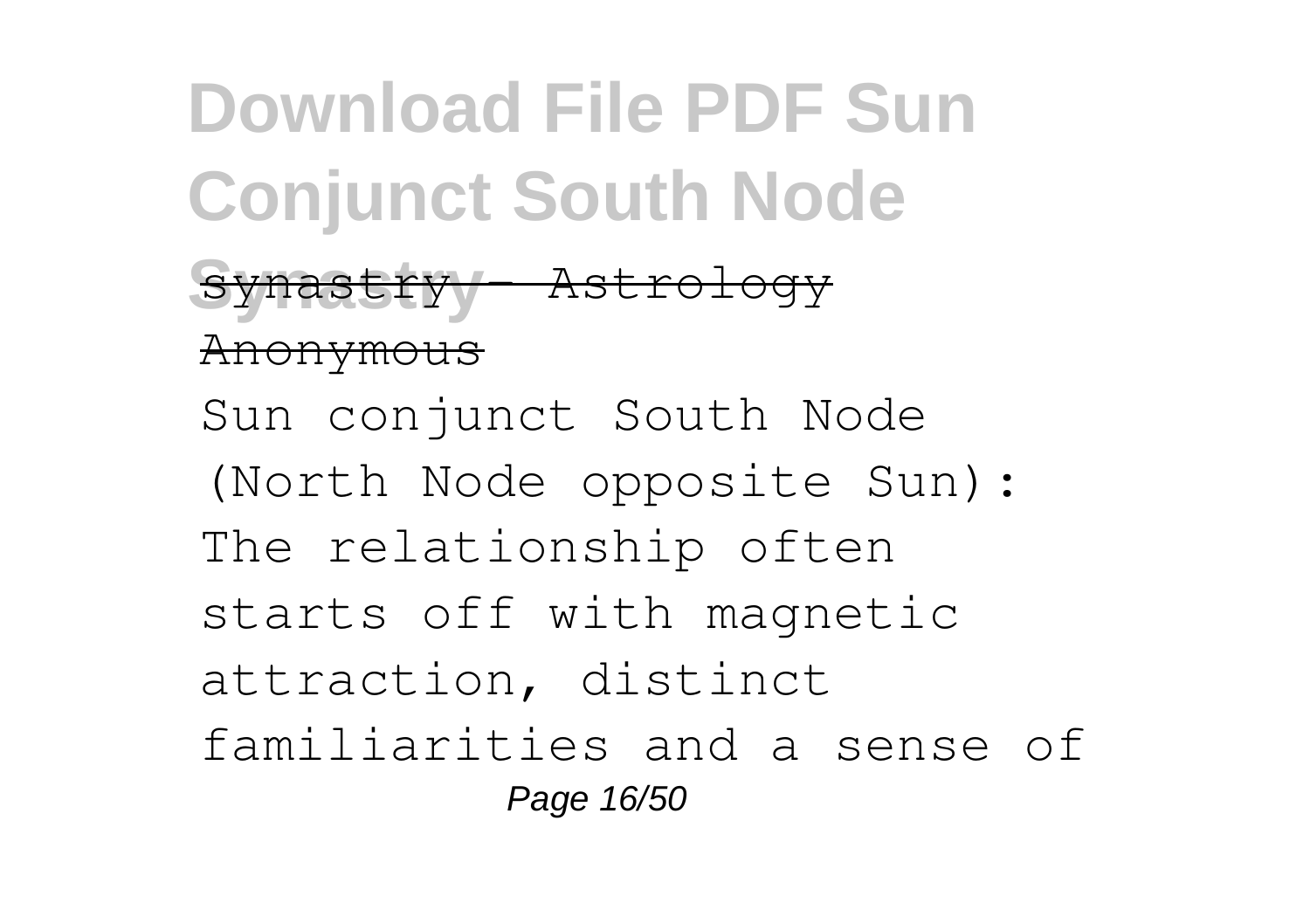**Download File PDF Sun Conjunct South Node** S'meant to be''. At least in the beginning, it invokes friendly feelings more so than romantic. It is as if when you two agree, you can finish off each other's sentences.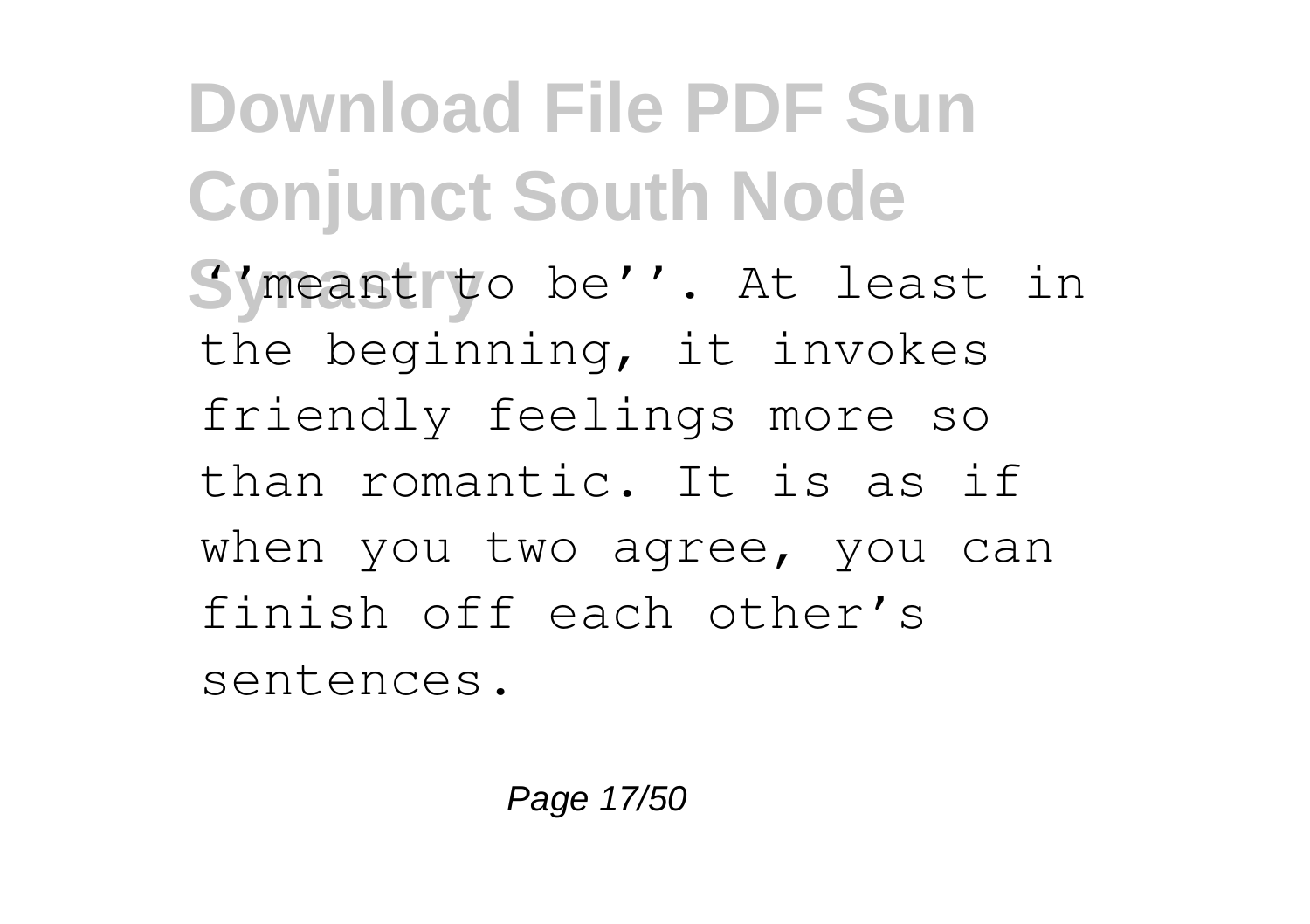## **Download File PDF Sun Conjunct South Node**

South Node conjunct (North Node opposite) Aspects in

#### **Synastry**

Sun is you, it is how your present yourself in the light of day. South node is your past and you feel stuck with it. Natal Sun conjunct Page 18/50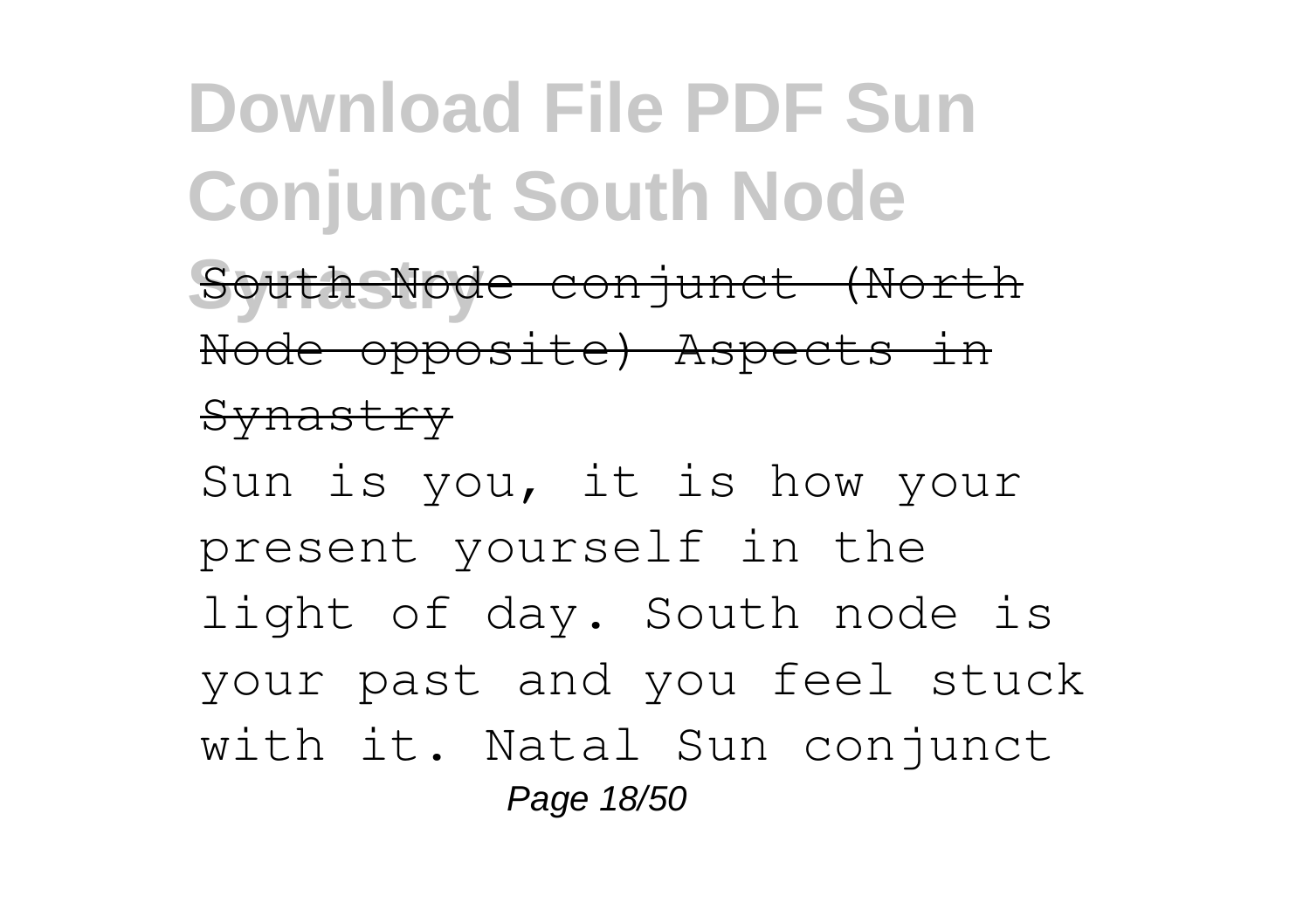**Download File PDF Sun Conjunct South Node** South node means that you are born near the eclipse and there is a polarity between leaving behind your past life and pursuing your life path. People having natal sun conjunct south node have an overwhelming Page 19/50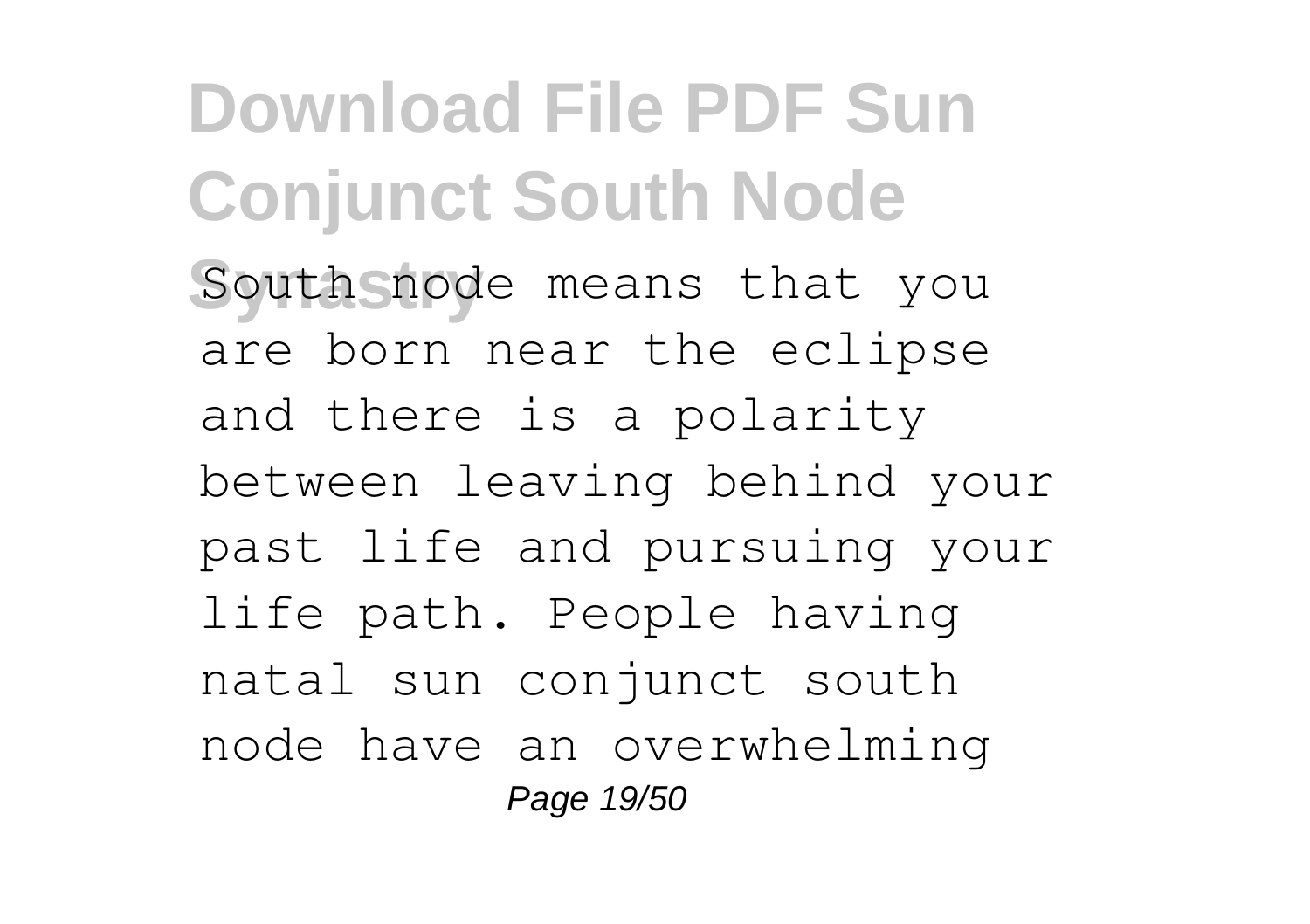**Download File PDF Sun Conjunct South Node** Sense of familiarity with something that they shouldn't be familiar at all.

Natal Sun Conjunct South Node | Seraphic Siren If someone's planets, Page 20/50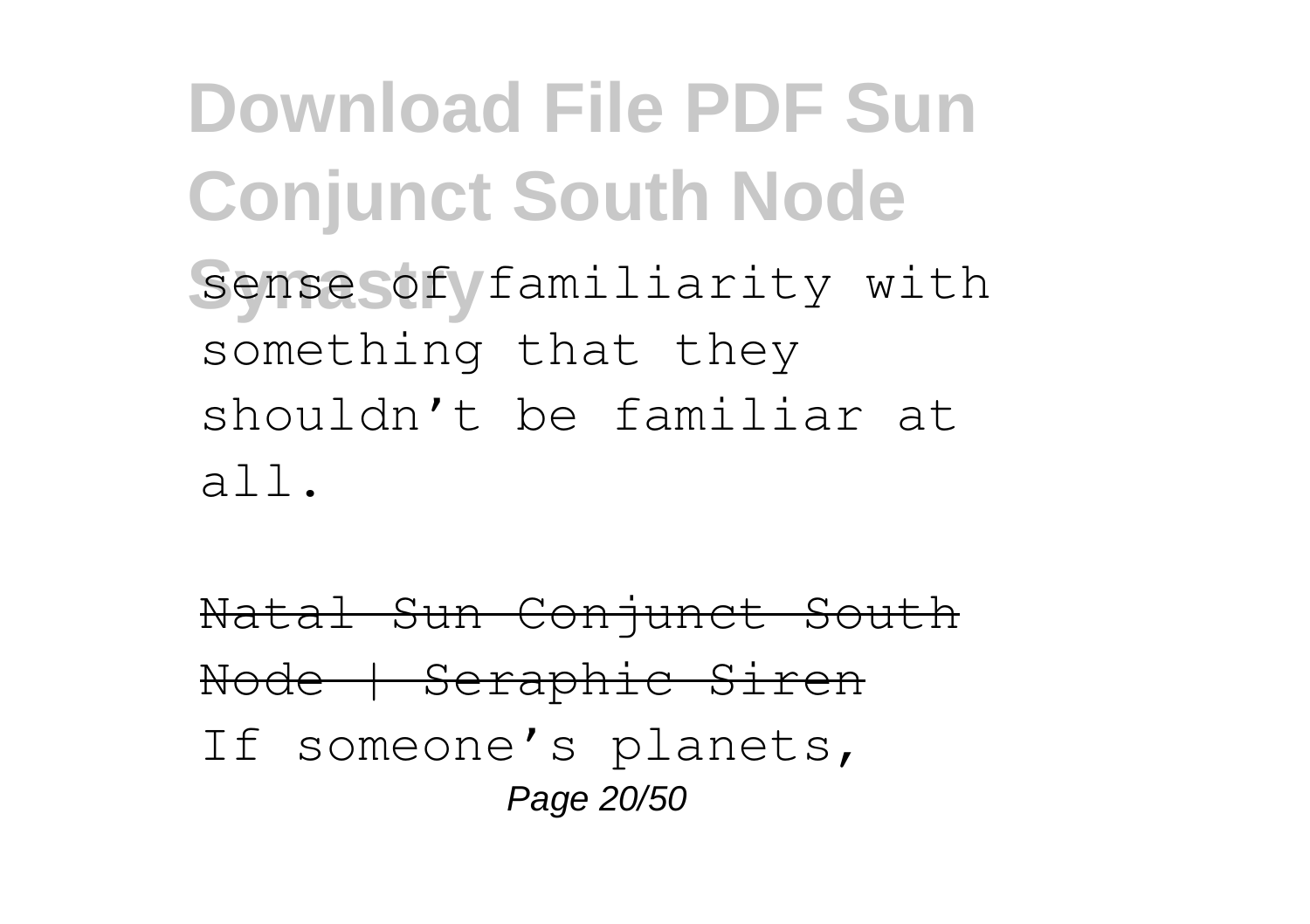**Download File PDF Sun Conjunct South Node** especially the personal planets, such as the Sun, Moon, Mercury, Venus, Mars are conjunct your south node or vice versa, this is a potential indicator that you have past together. These aspects indicate a strong Page 21/50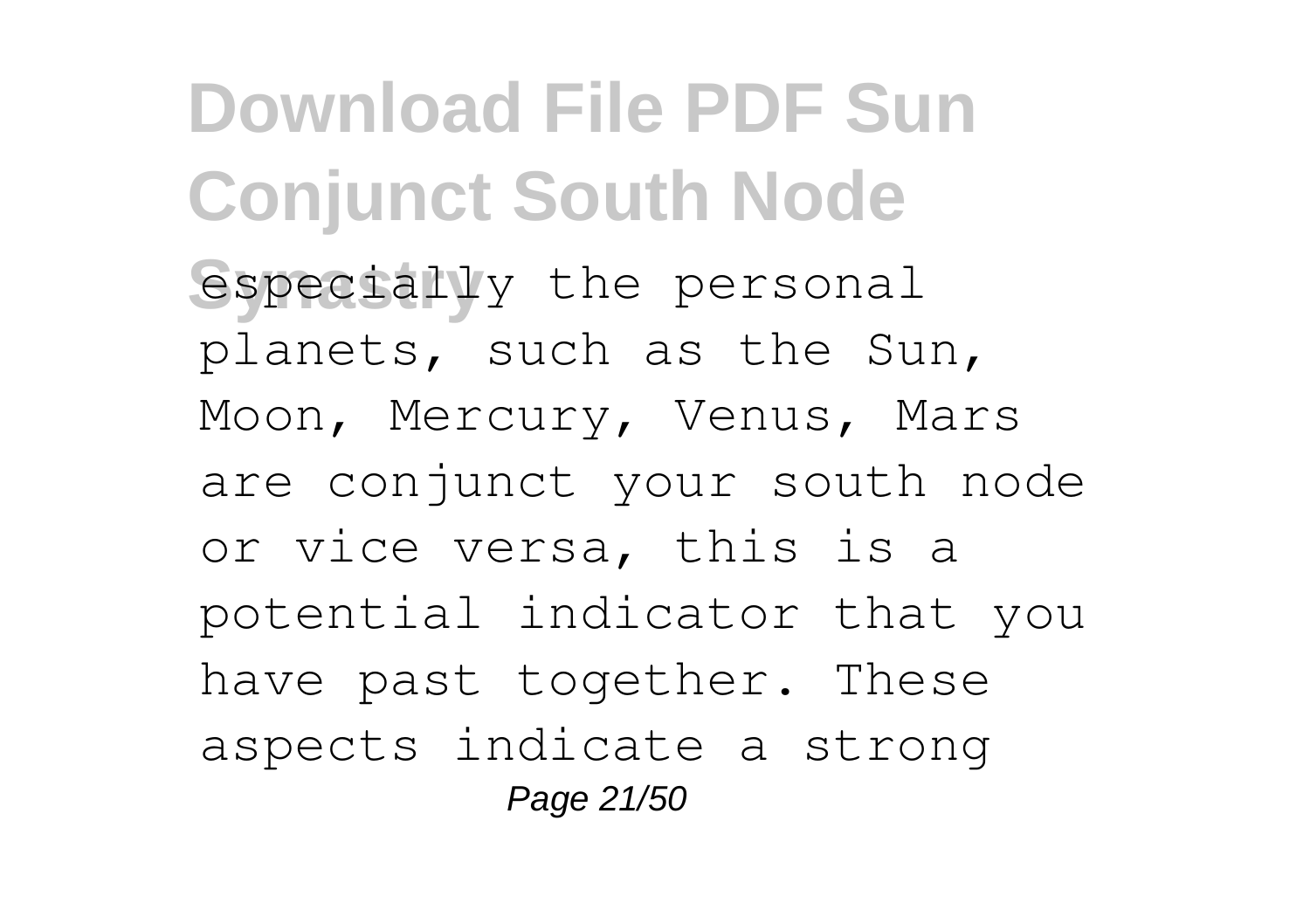**Download File PDF Sun Conjunct South Node** attraction, and you are almost immediately drawn to each other.

Past Life Indicators in Synastry and Karmic Relationships ... Sun and True Lunar Node Page 22/50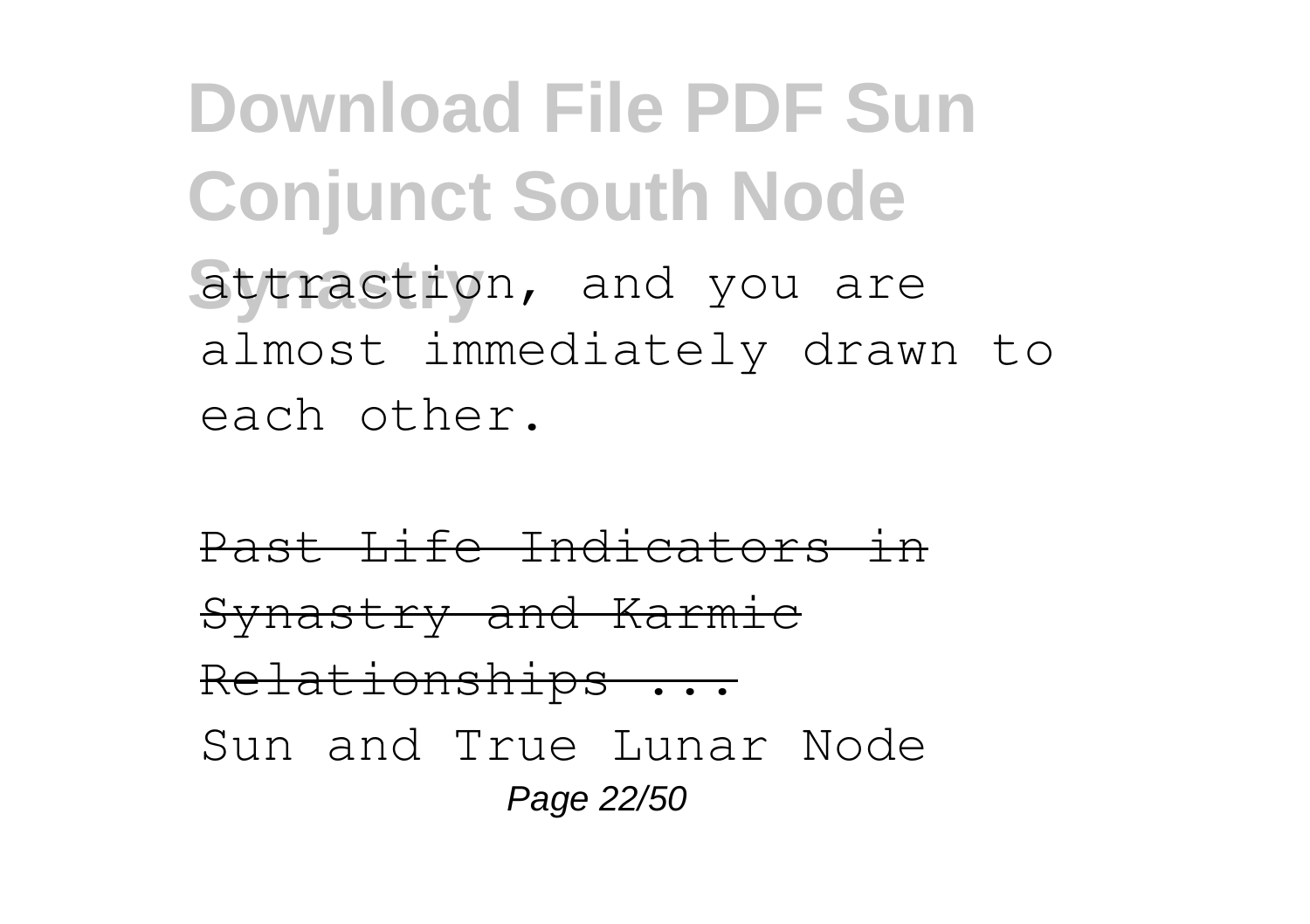**Download File PDF Sun Conjunct South Node** conjunct in the synastry chart You feel a powerful connection to each other. Sun person feels like True Lunar Node person has opened a door to help them fulfill their destiny. True Lunar Node person also feels a Page 23/50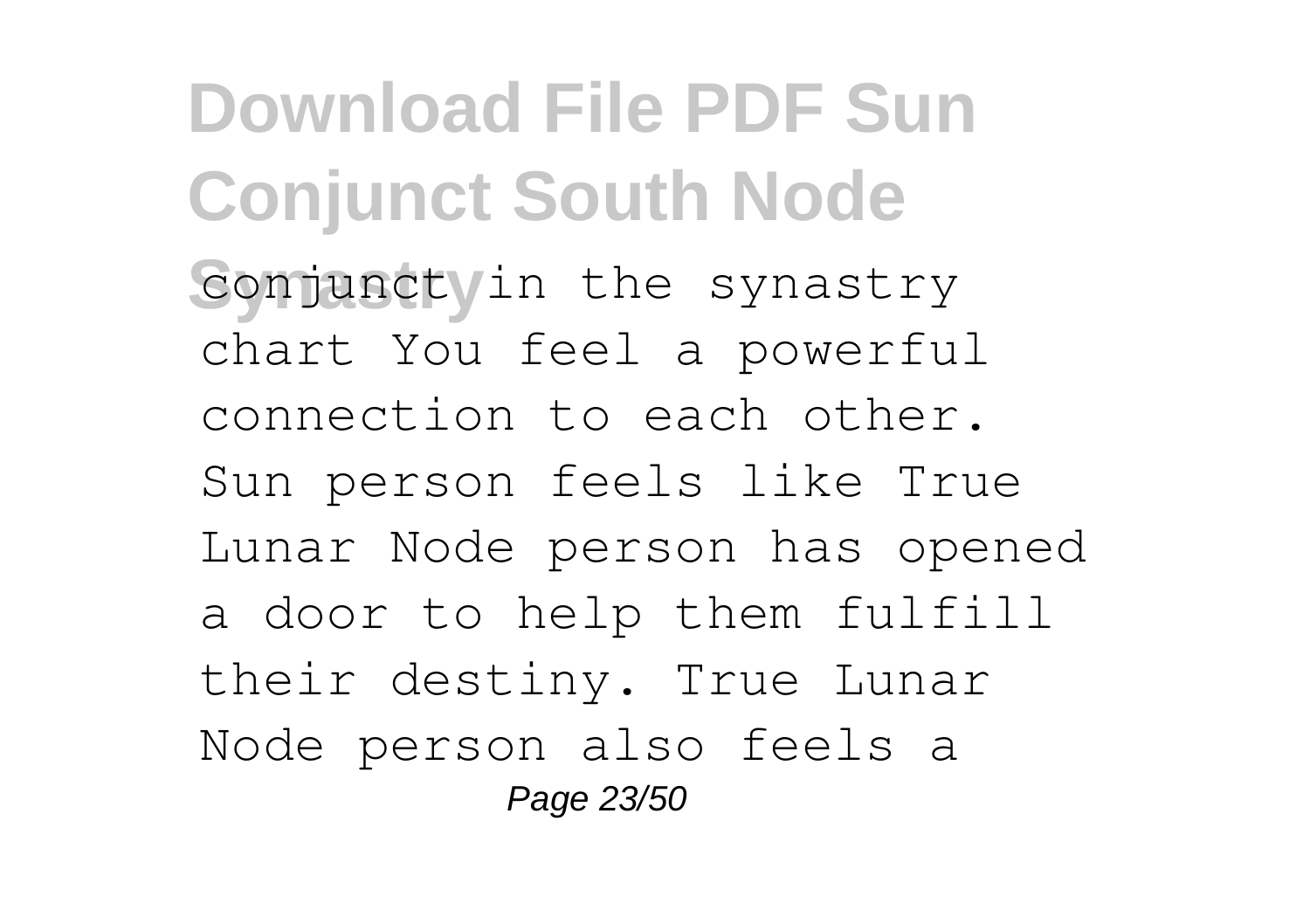**Download File PDF Sun Conjunct South Node** Karmic bond to Sun person.

Sun and True Lunar Node aspects in the Synastry Chart: How ... Most astrologers allow an orb of 7-8 degrees for two planets to be conjunct, but Page 24/50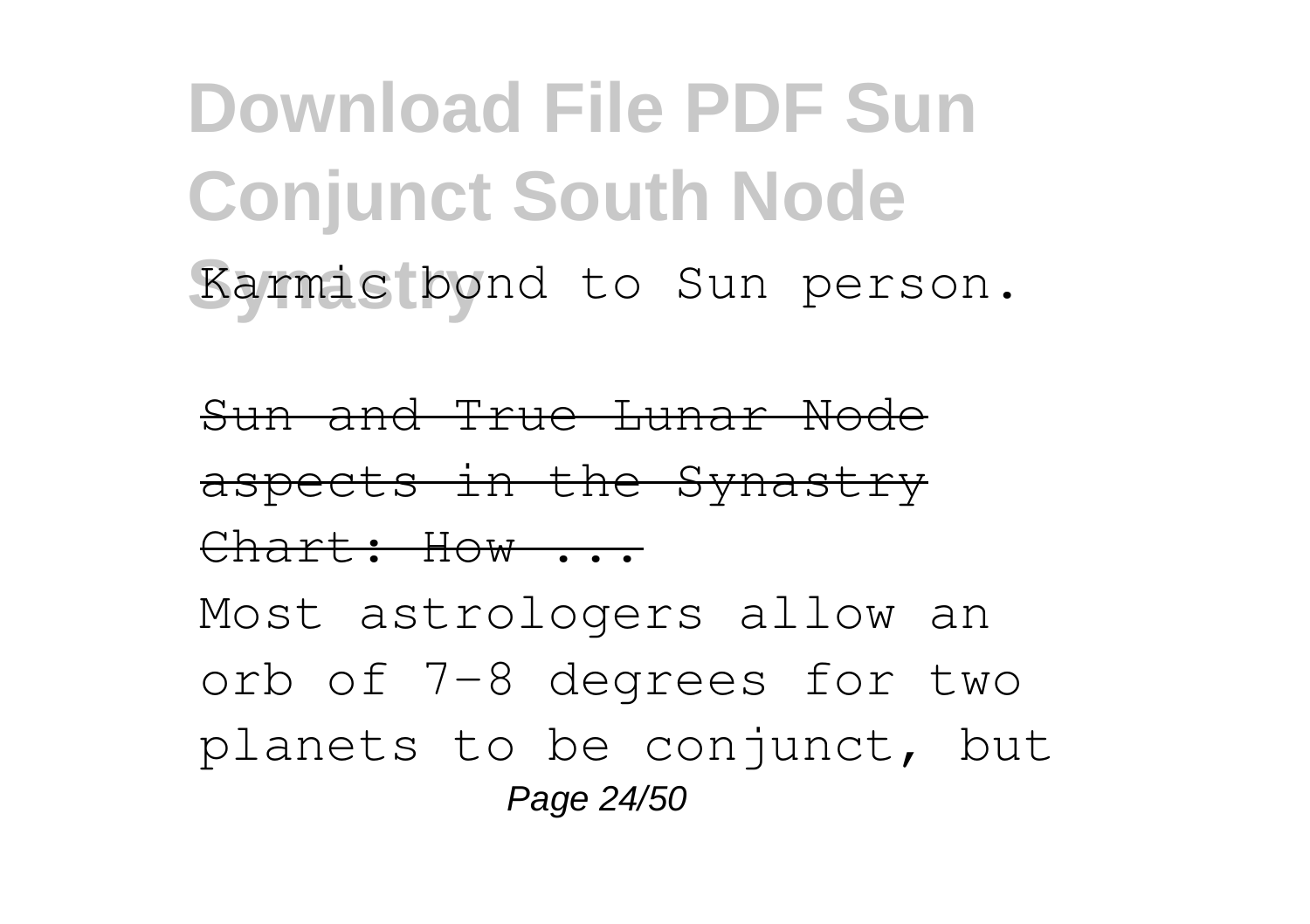**Download File PDF Sun Conjunct South Node** when talking about the Sun, the allowed orb is up to 10 degrees. The moon's nodes show your soul's mission in the birth chart. Learning the lessons of your north node is not an easy process, but it is necessary to Page 25/50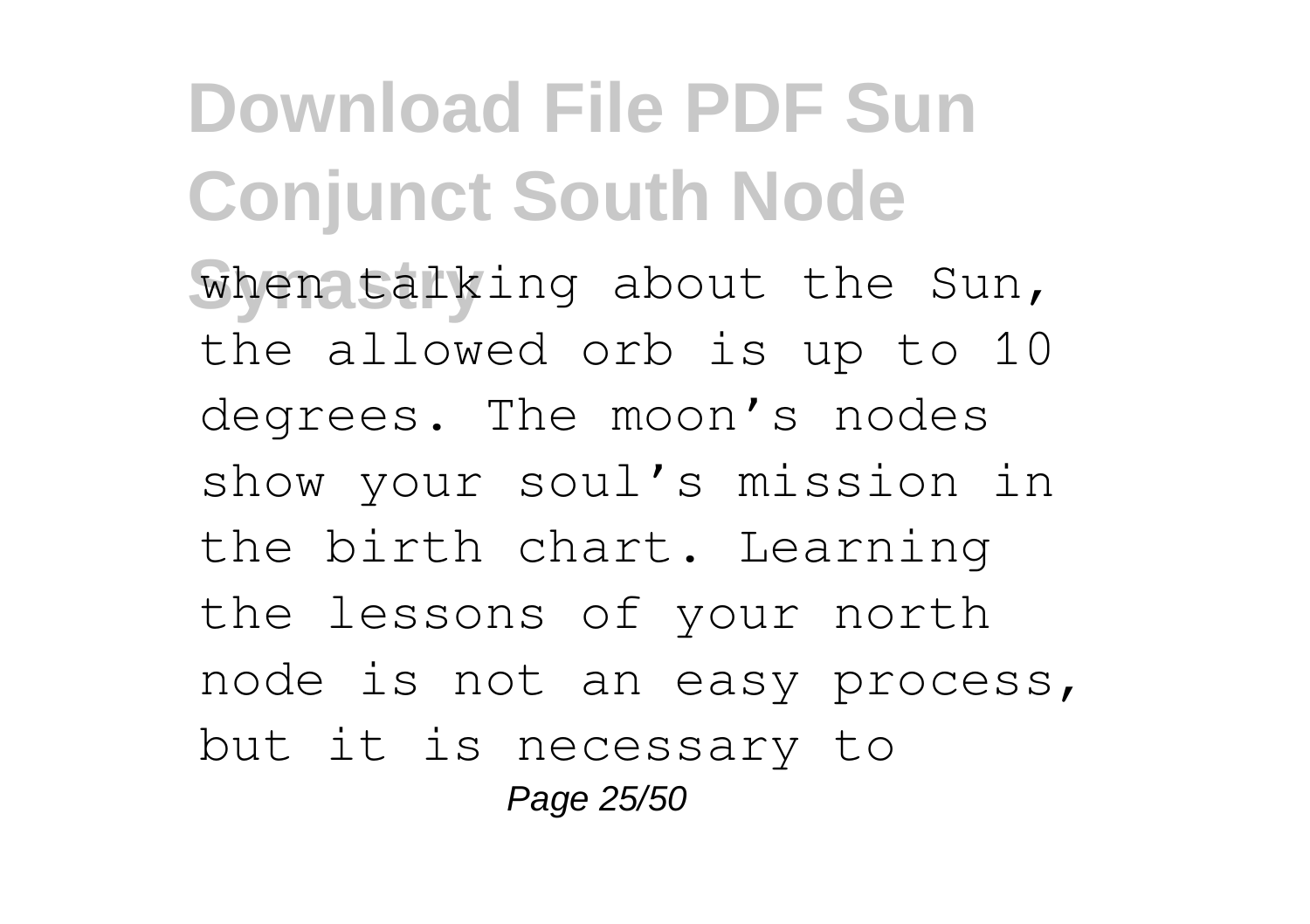**Download File PDF Sun Conjunct South Node** evolve and level up.

North Node Conjunct Sun Synastry and Natal Aspect Meaning South Node conjunct North Node in Synastry: The South Node represents "where we've Page 26/50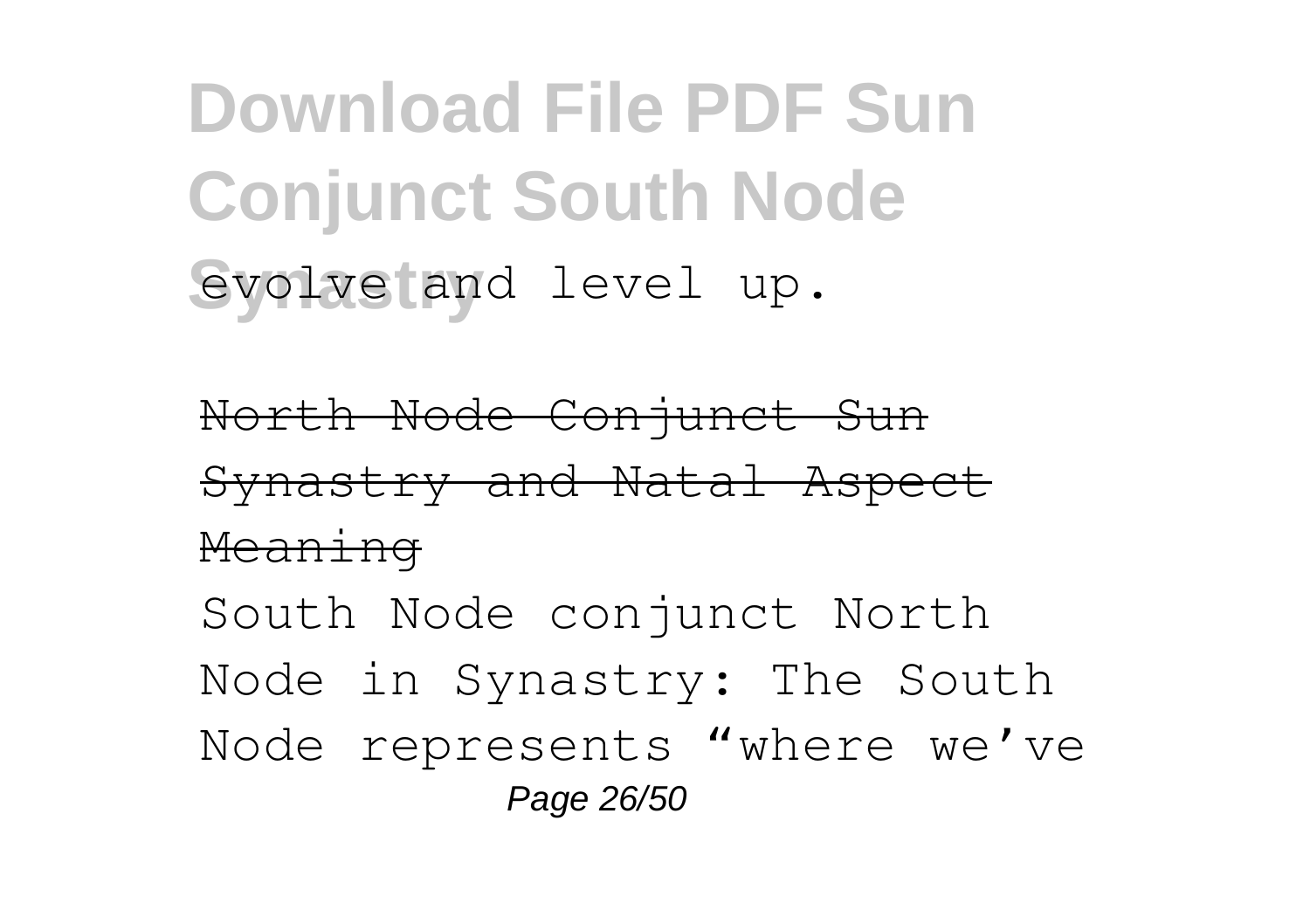**Download File PDF Sun Conjunct South Node** been," while the North Node represents "where we're going." This synastry aspect indicates each person has developed the traits and qualities the other needs for their personal growth. As such, this is a very Page 27/50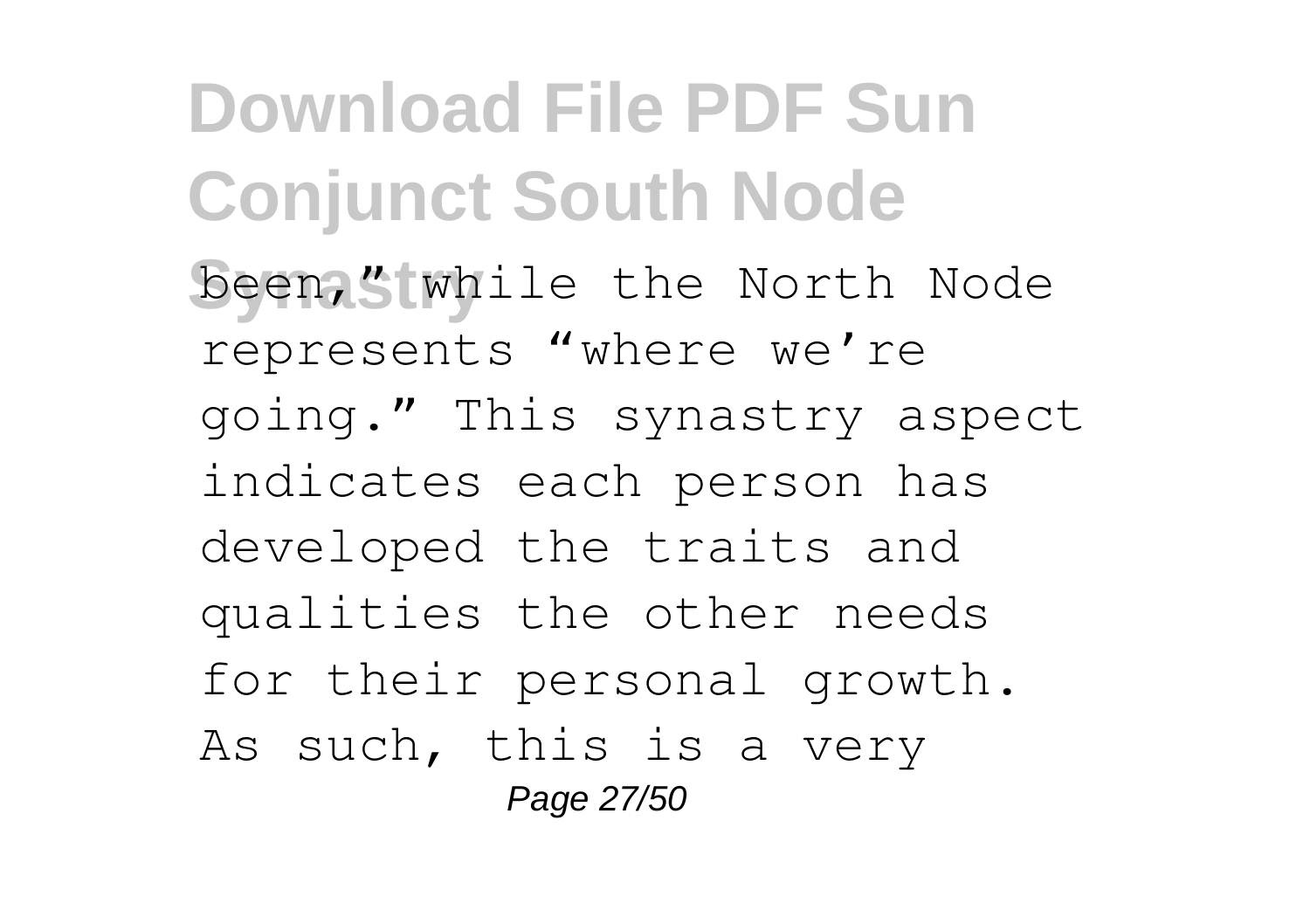**Download File PDF Sun Conjunct South Node Synastry** significant synastry connection.

The South Node in Synastry – Astrology Anonymous The South Node in Synastry When there are conjunctions to the South Node in Page 28/50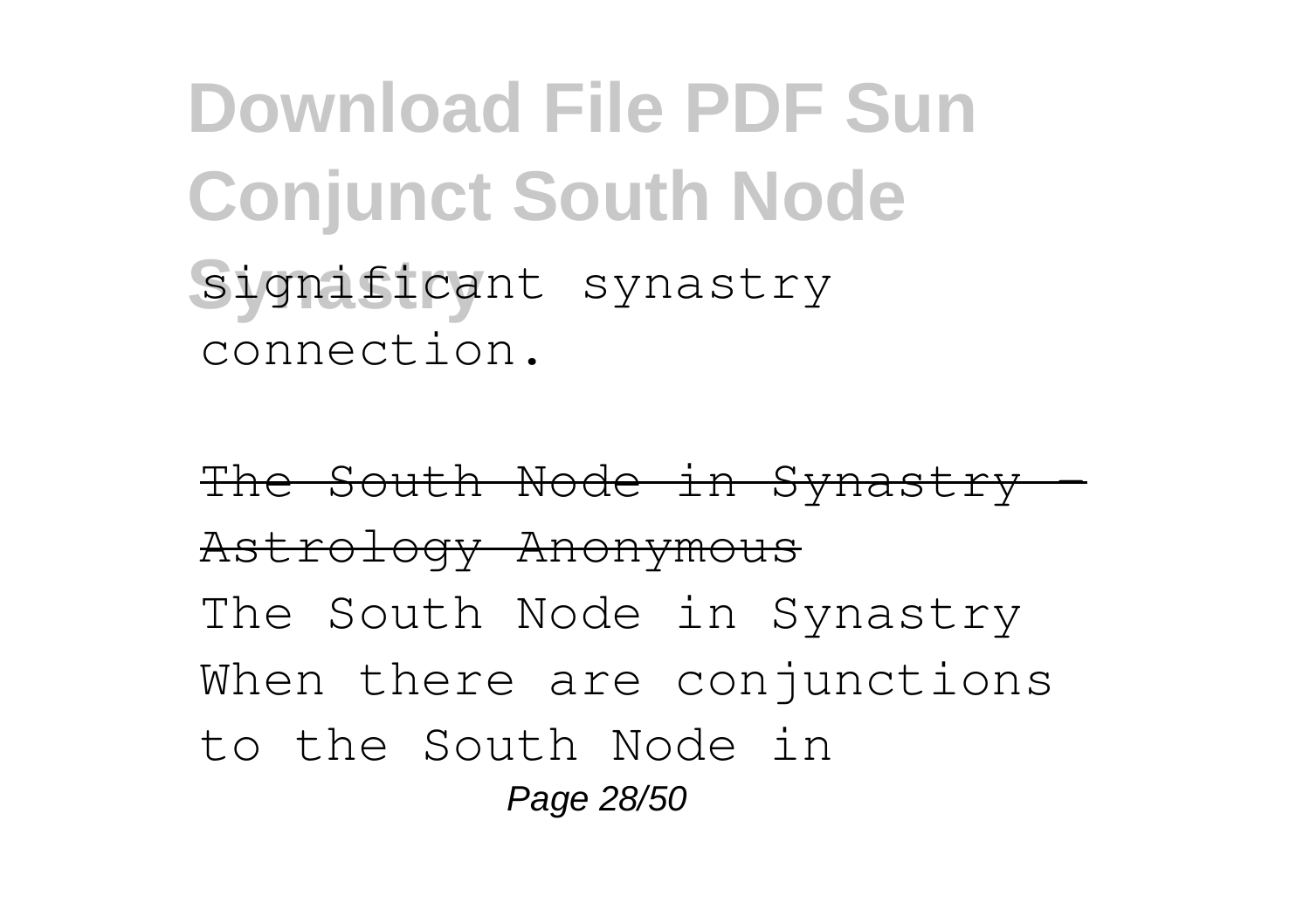**Download File PDF Sun Conjunct South Node** synastry/ (your South Node on one of their planets or theirs on one of yours), the South Node person's entire way of being resonates with one of the other's planetary functions.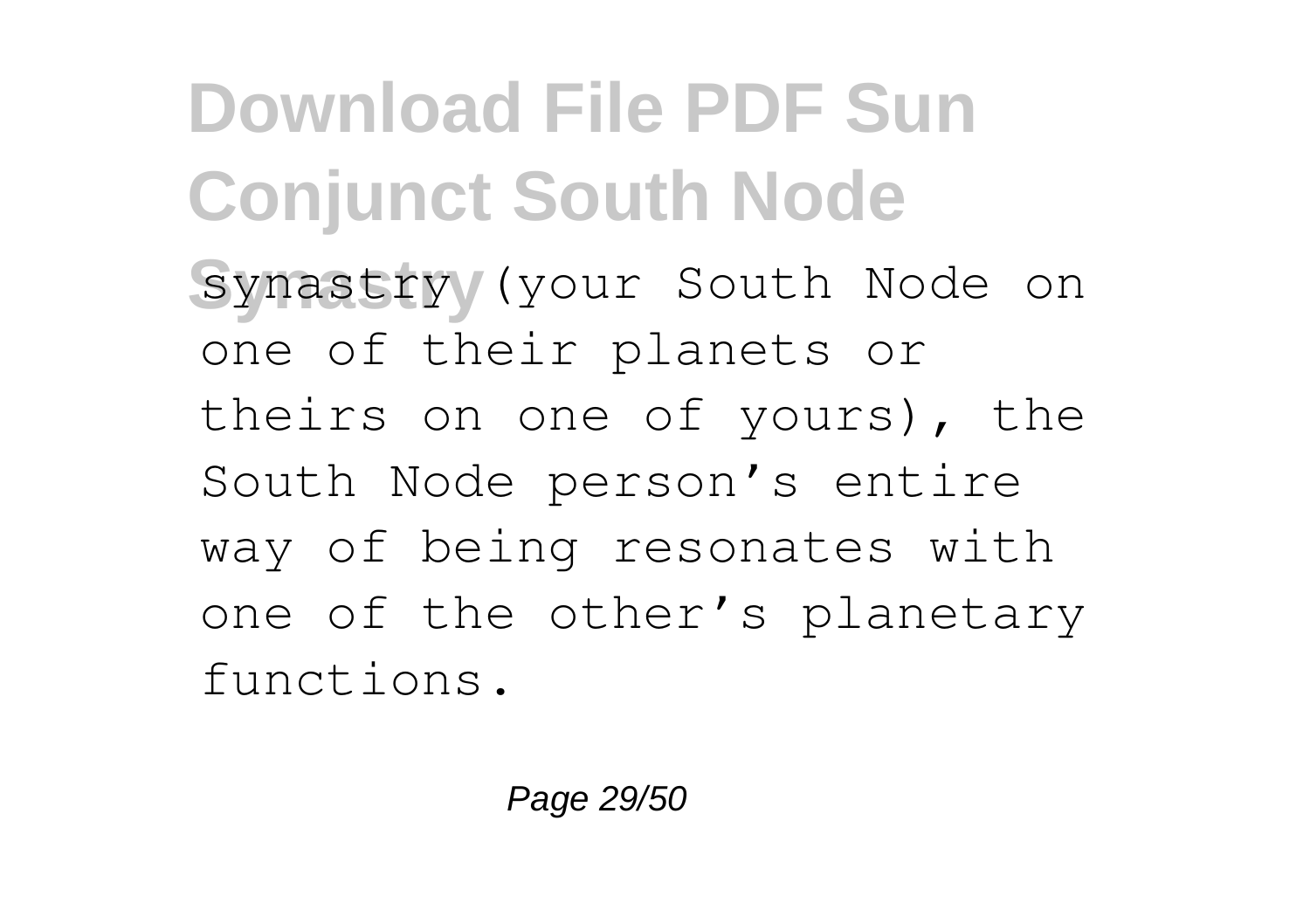**Download File PDF Sun Conjunct South Node Synastry** The South Node in Synastry - Monarch Astrology When your Sun is conjunct your partner's South Node (therefore it is in opposition to your partner's North Node), this relationship can be Page 30/50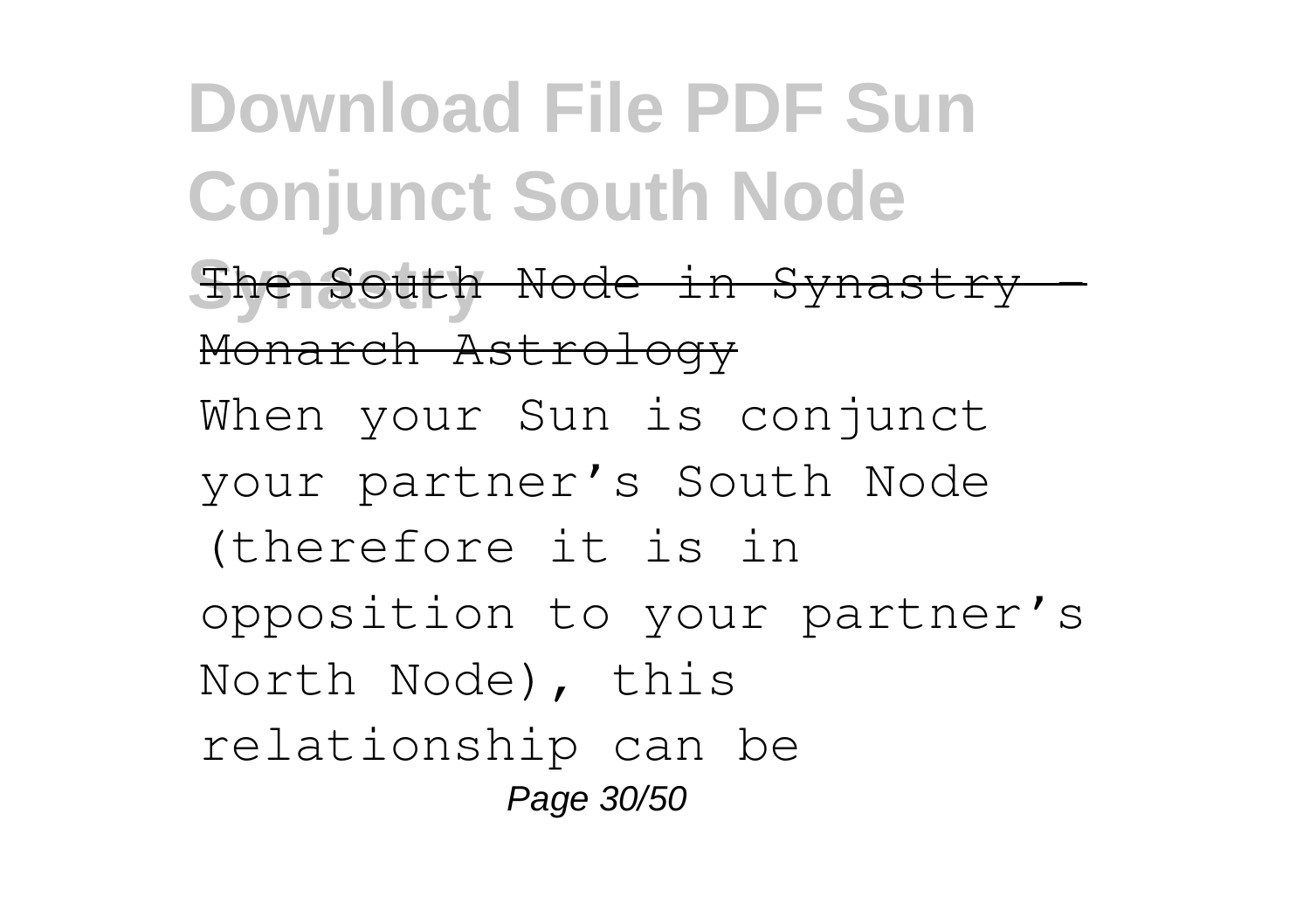**Download File PDF Sun Conjunct South Node** revolutionary in terms of personal growth. The friendship between you is instant. In fact, you are likely to find each other very familiar even on first meeting.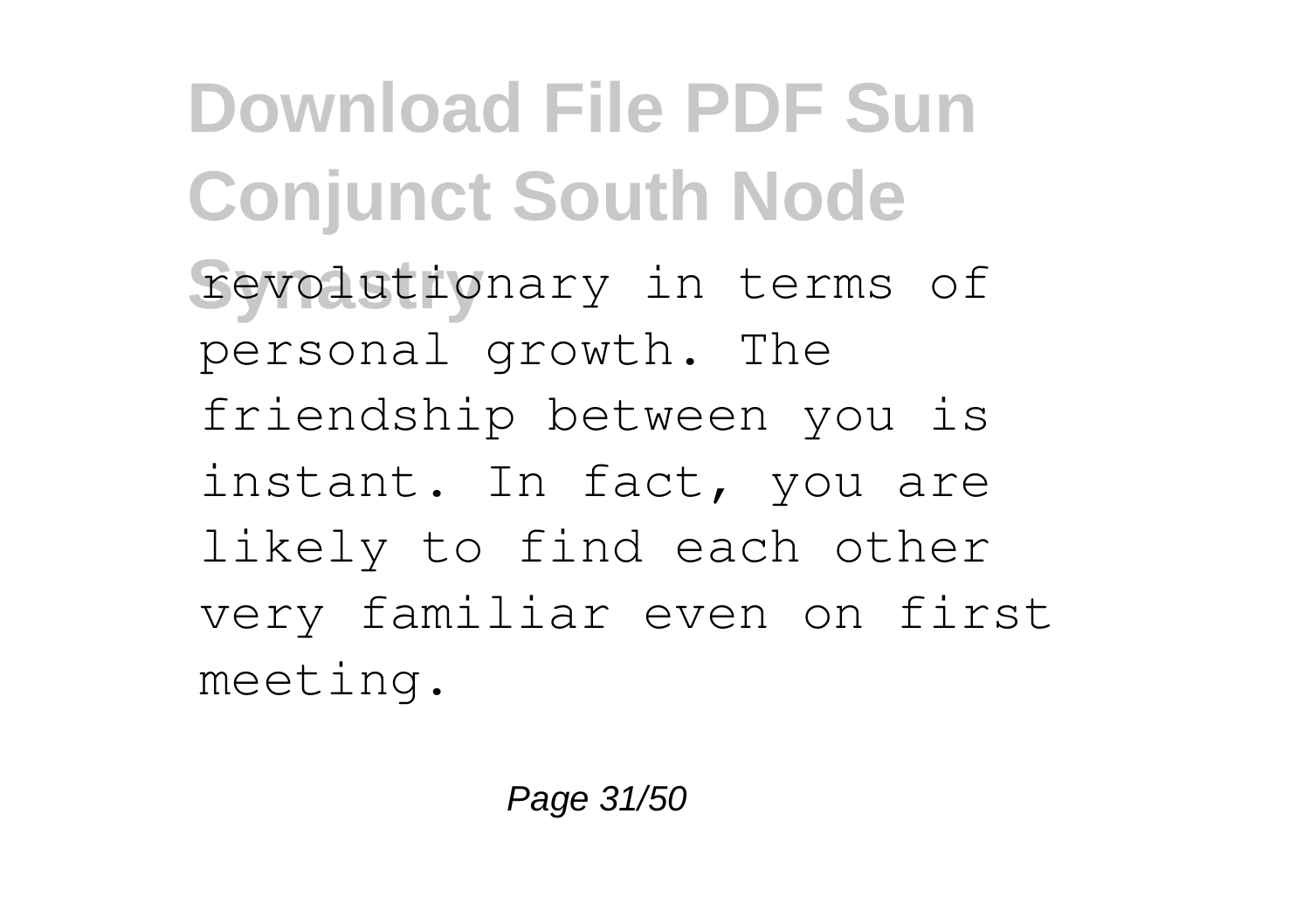**Download File PDF Sun Conjunct South Node** Synastry: Sun - North Node Aspects - Astrology If you are a karmic astrologer then the Vertex and the North Node are also important. It's these basics that I use in the soulmate test that I do as part of my Page 32/50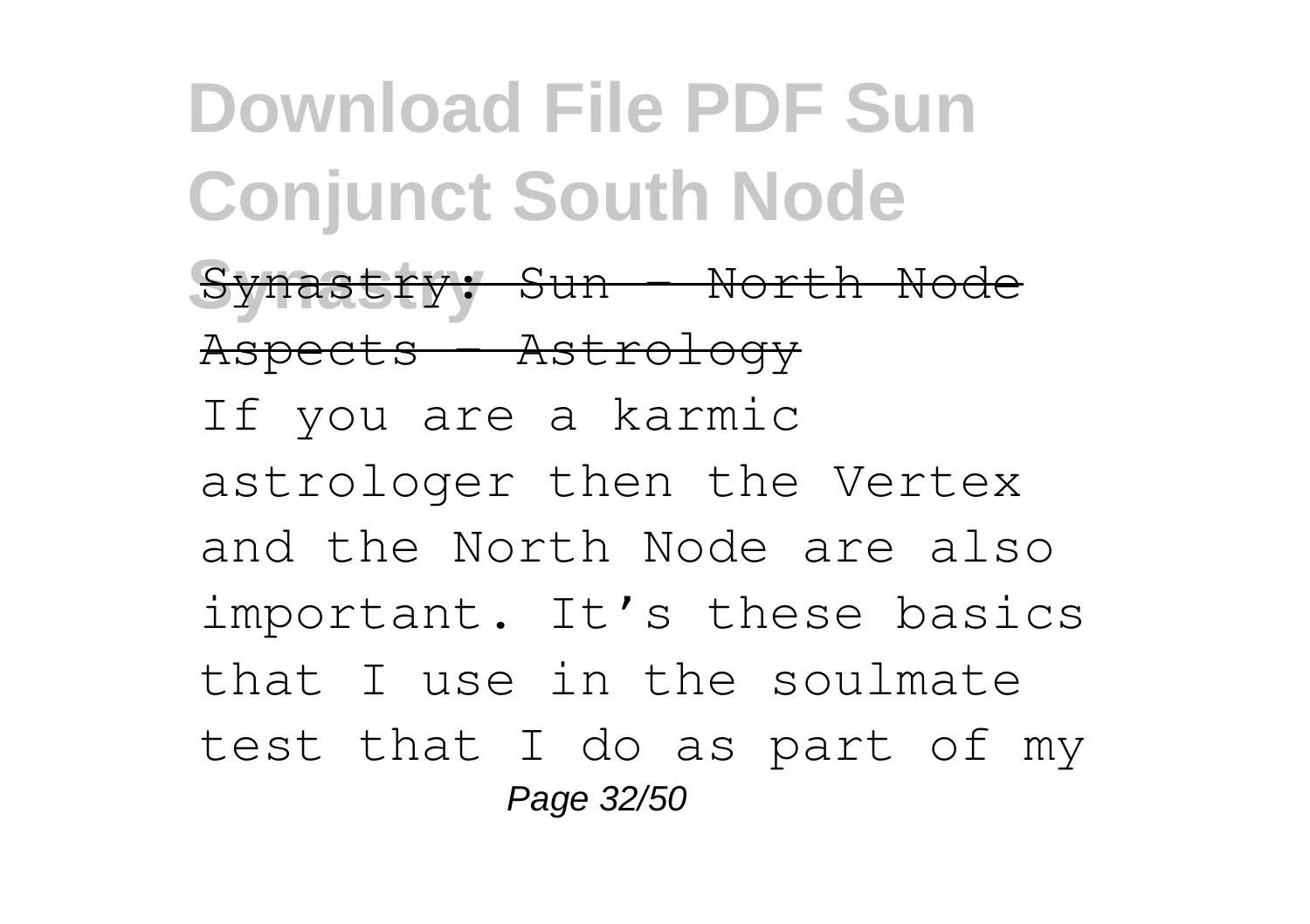**Download File PDF Sun Conjunct South Node** evaluation criteria in synastry readings. To me, they are the foundations of a successful relationship. Best Aspects In Synastry Sun/Sun Synastry Aspects

Best Synastry Aspects Page 33/50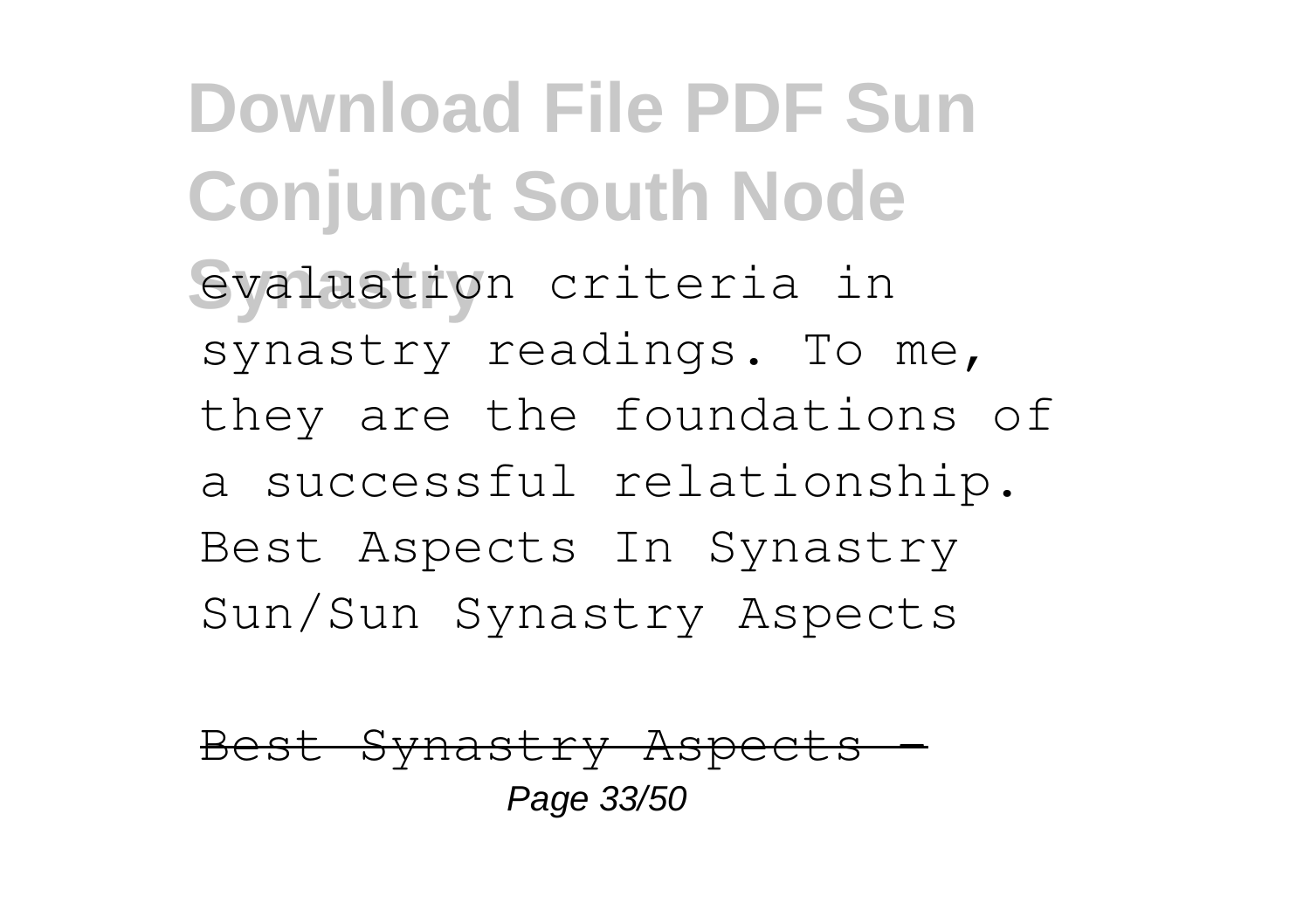**Download File PDF Sun Conjunct South Node Synastry** Darkstar Astrology The BEST Aspects To Have Conjunct the North Node in Synastry. 1. Moon Conjunct the NN. The Moon is one's heart. To have a relationship in which one's heart is at the center is Page 34/50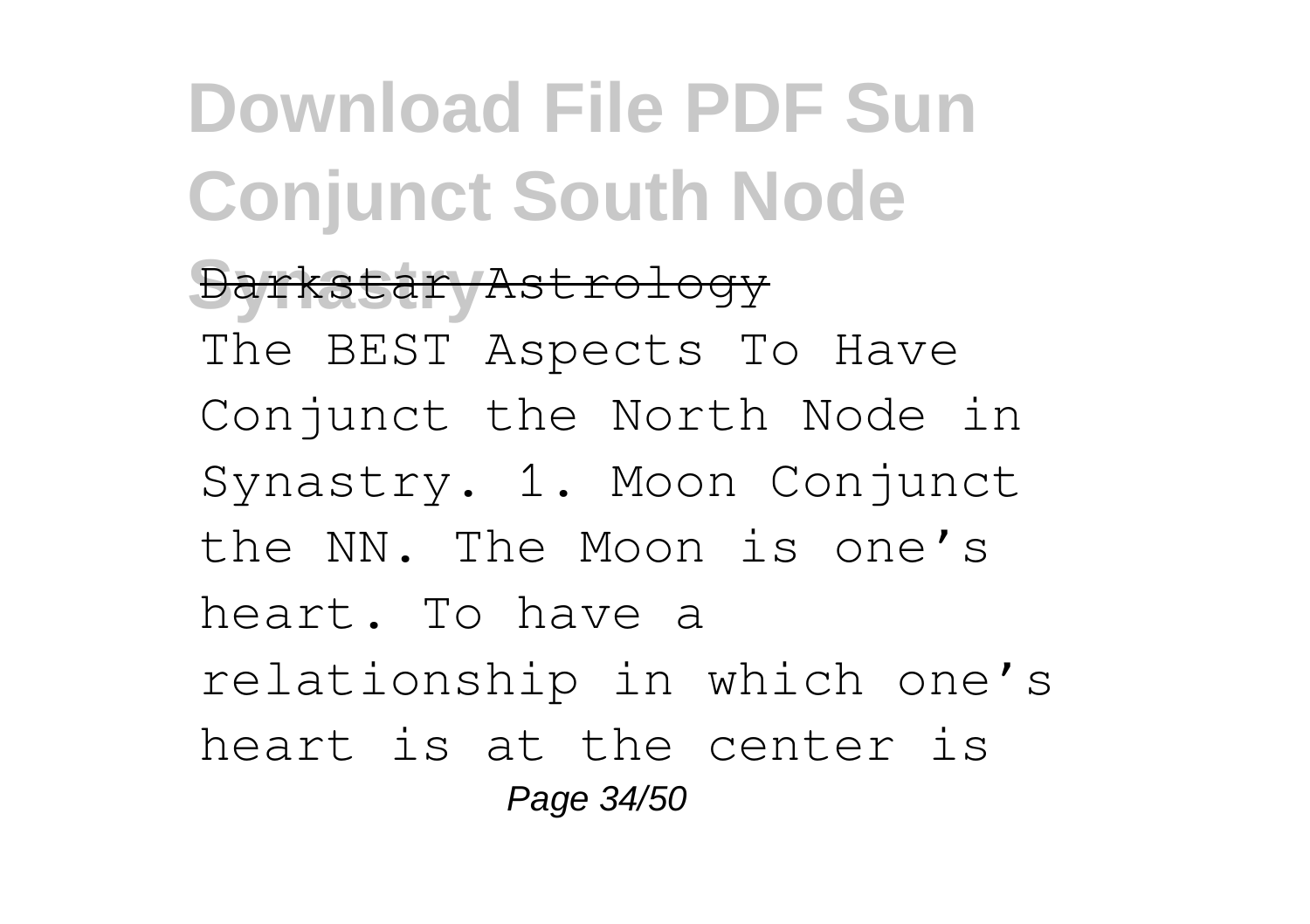**Download File PDF Sun Conjunct South Node** about sthe best thing there is. The Moon person brings his heart to the relationship, but, of course, this is excellent for both people. 2.Venus Conjunct the NN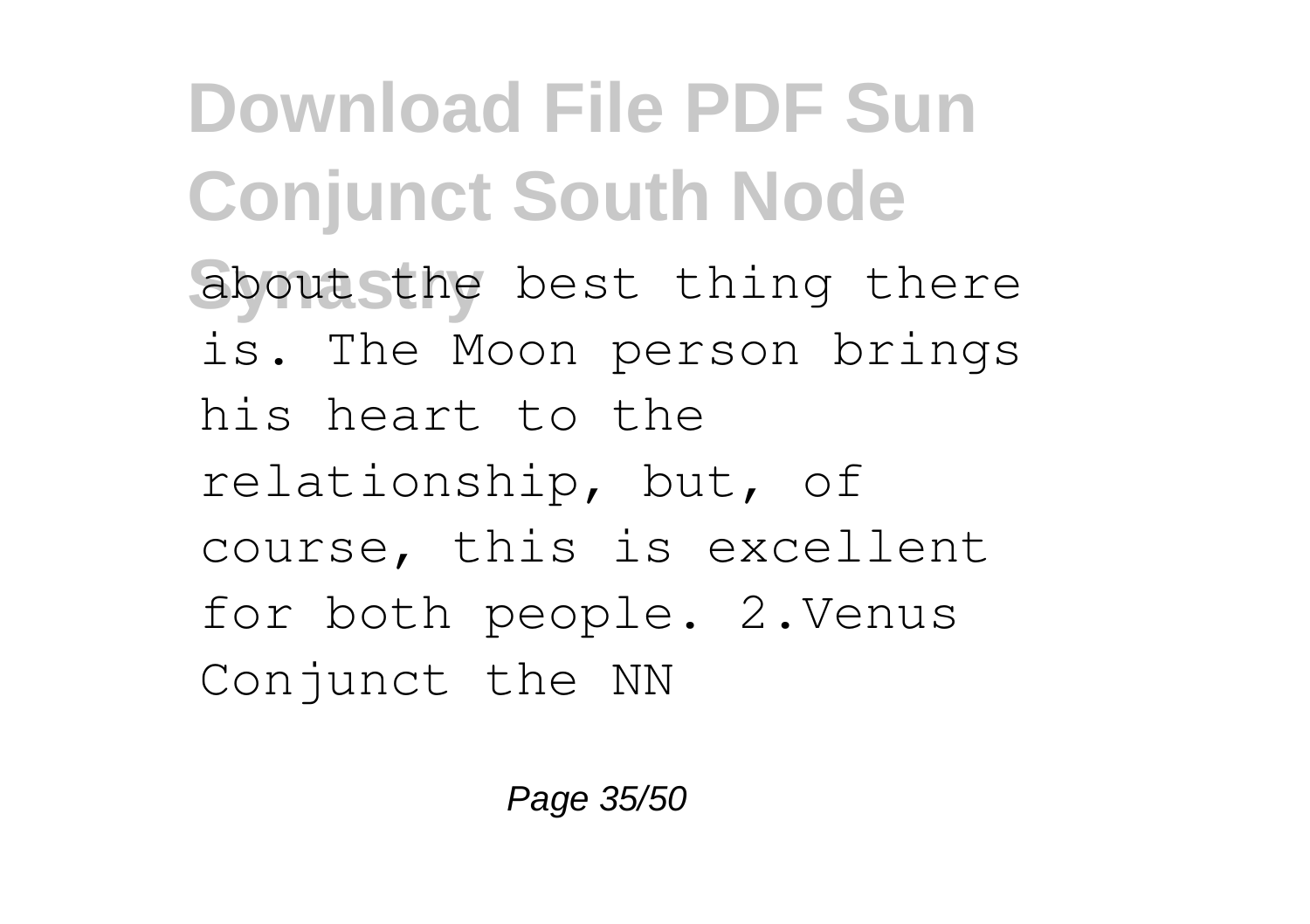## **Download File PDF Sun Conjunct South Node**

**Synastry** Ten of the BEST Aspects To Have Conjunct the North Node in ...

Synastry Aspects for Soulmates - Vertex Conjunct Vertex & Vertex Conjunct AntiVertex by Galactic Mystic September 03, 2019 Page 36/50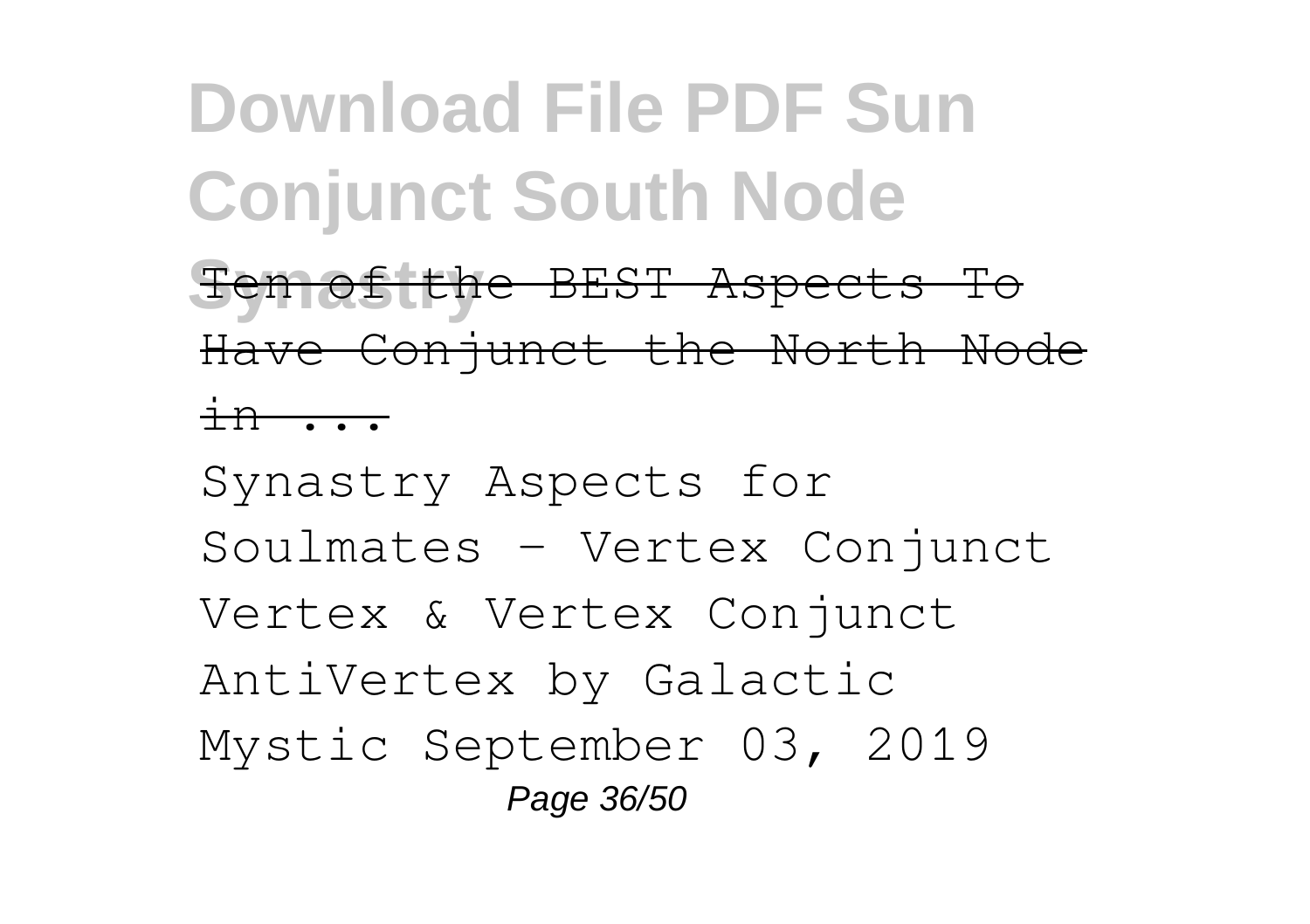**Download File PDF Sun Conjunct South Node** Let's stalk about the vertex axis, sometimes called the "electric axis," and what it means when we have this axis conjunct in our synastry.

Synastry Aspects for Soulmates - Vertex Conjunct Page 37/50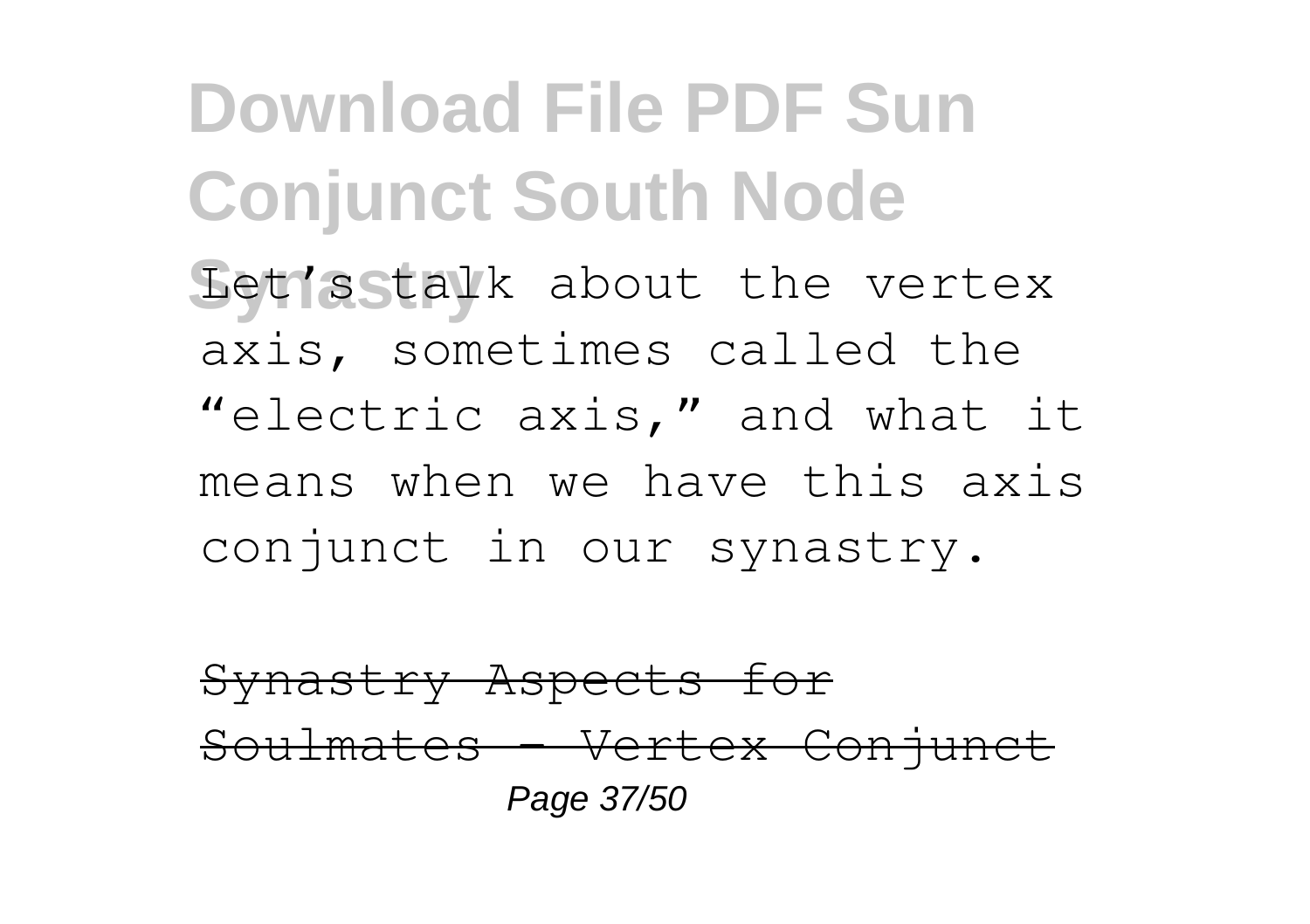## **Download File PDF Sun Conjunct South Node**

### Vertex ... Today we're talking about the Sun conjunct Pluto. If you saw my video or read my

blog post on Sun conjunct North node, I mentioned that the Sun in astrology represents the filter our

Page 38/50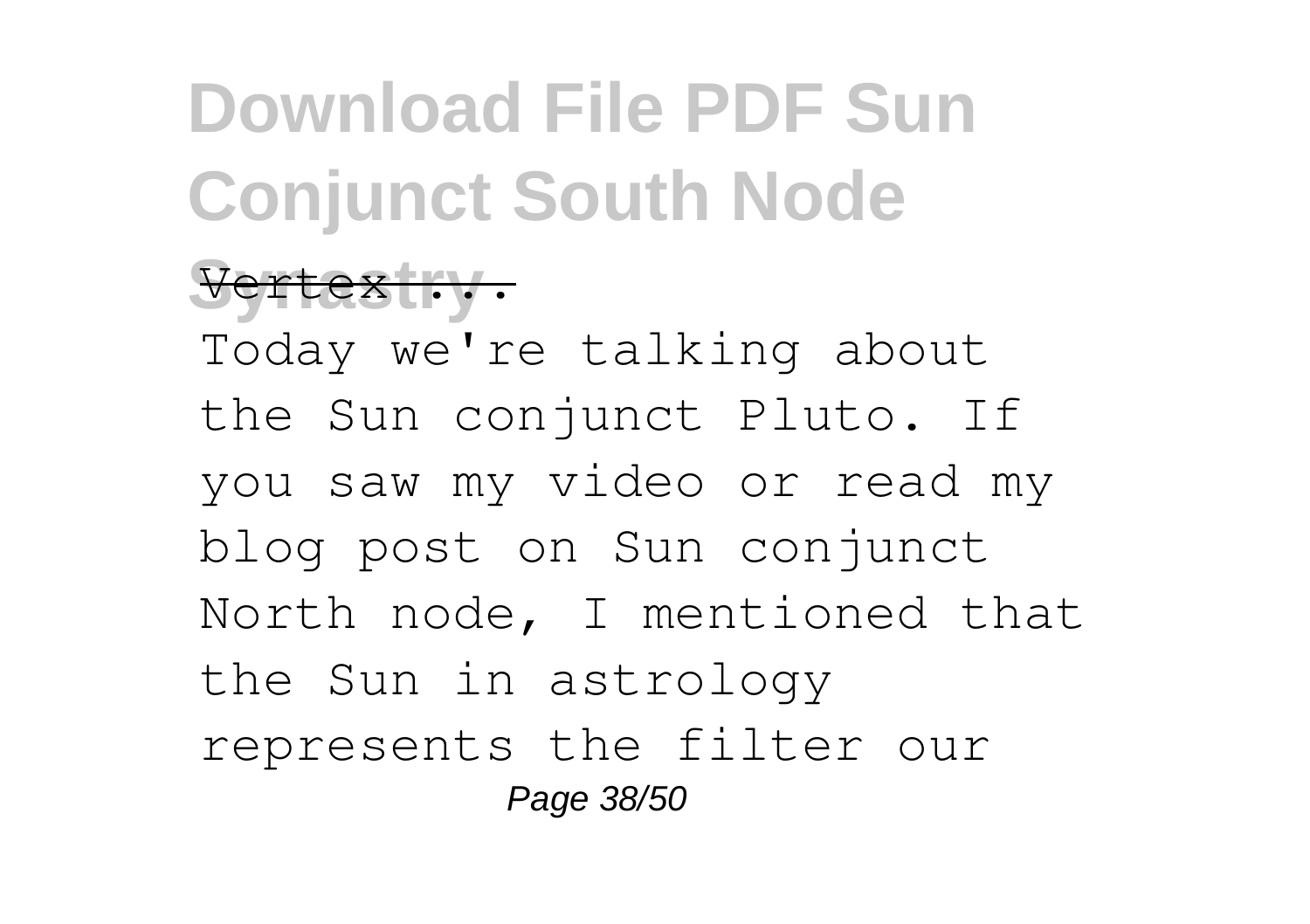**Download File PDF Sun Conjunct South Node** soul shines itself through in this life. It's our personality or ego and really our planetary core if that makes sense.

Synastry Aspects for Soulmates - Sun Conjunct Page 39/50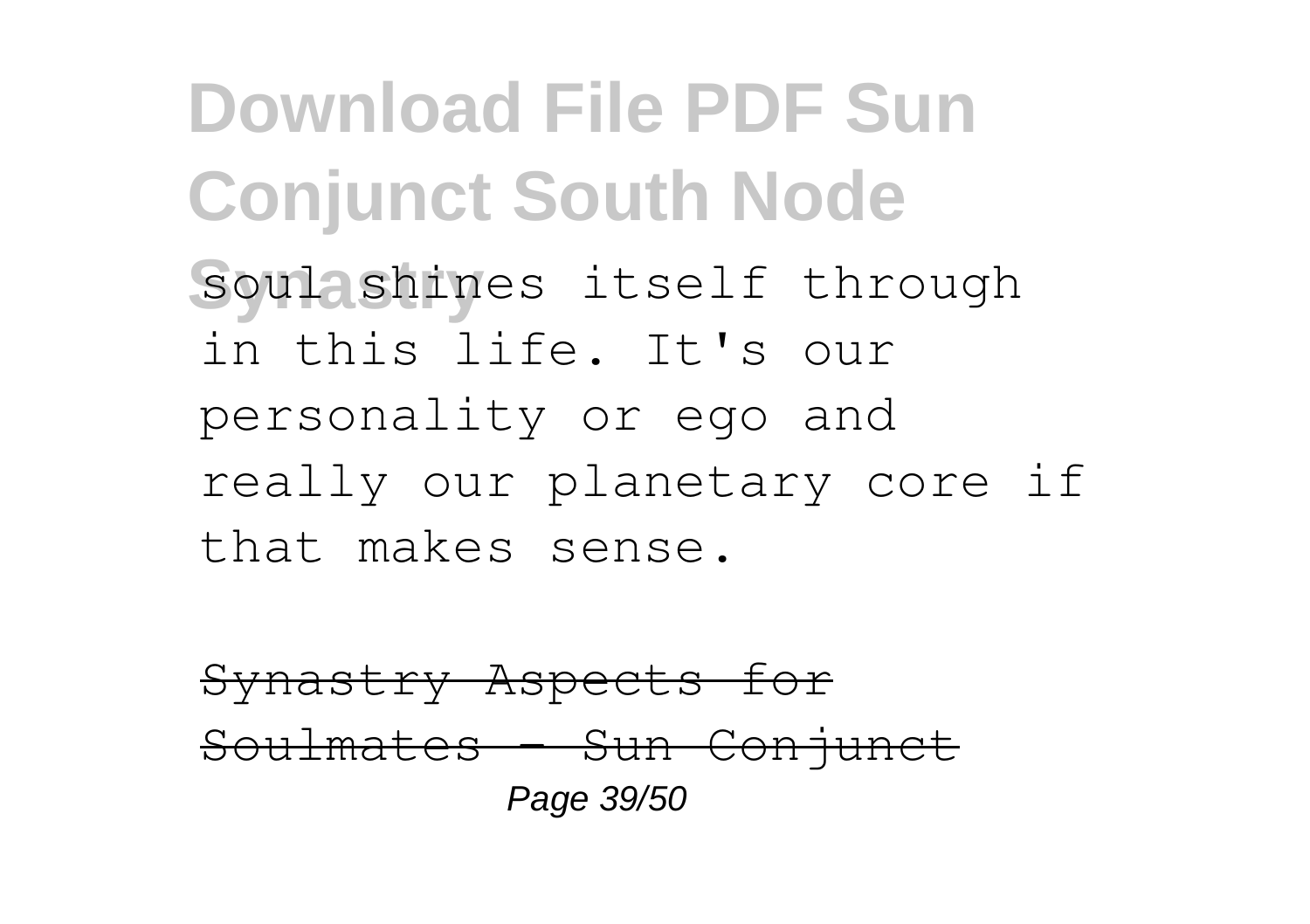# **Download File PDF Sun Conjunct South Node**

#### Pluto ...

• Mars conjunct south node/north node/vertex/juno (other aspects like trine/sextile also but I don't think they will show up as powerful as the conjunct in this specific Page 40/50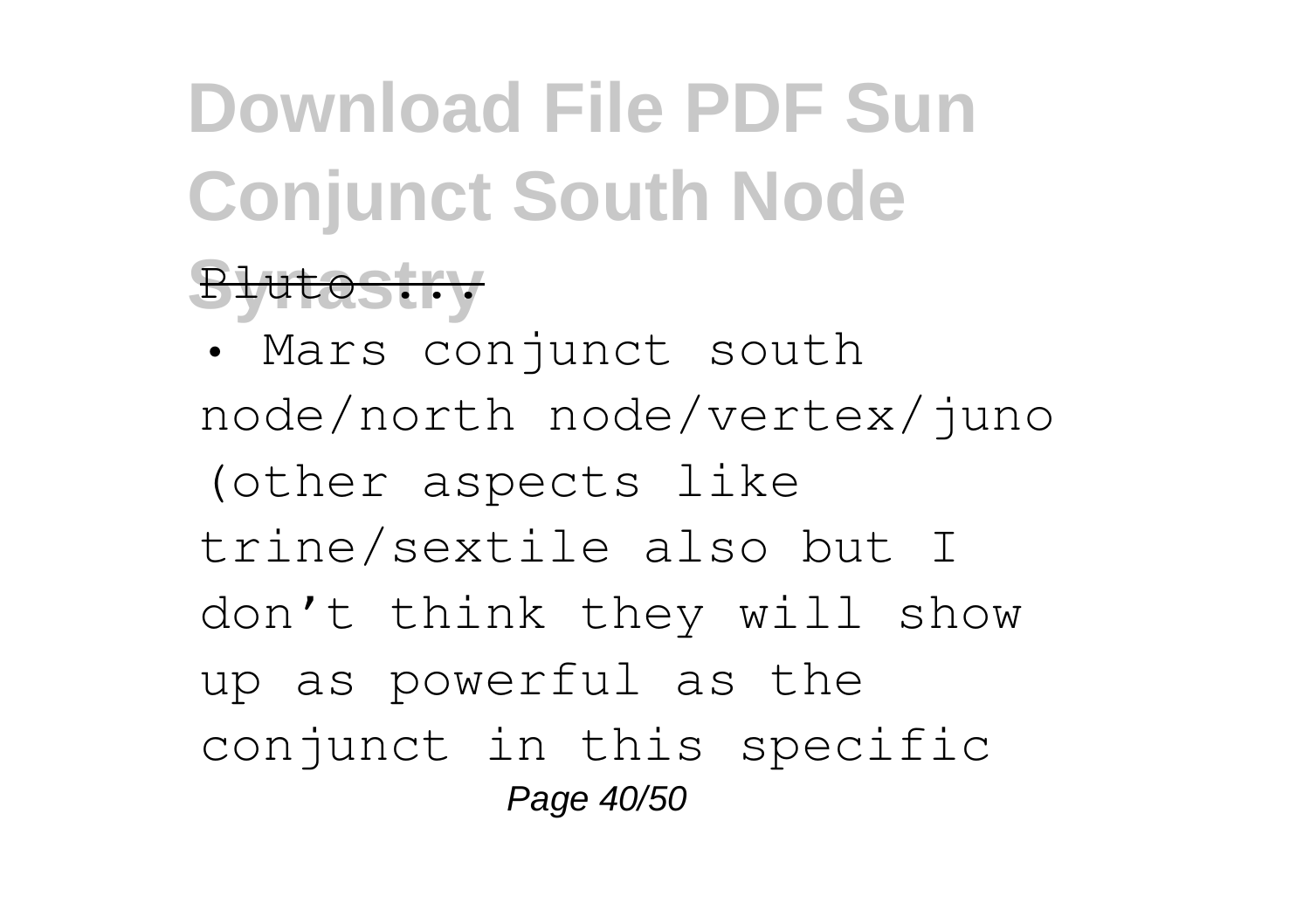**Download File PDF Sun Conjunct South Node** Case). **Jupiter** conjunct south/north node/vertex/juno •Uranus/Neptune/Pluto conjunct vertex/juno • Juno conjunct vertex/south node/north node • Vertex conjunct ...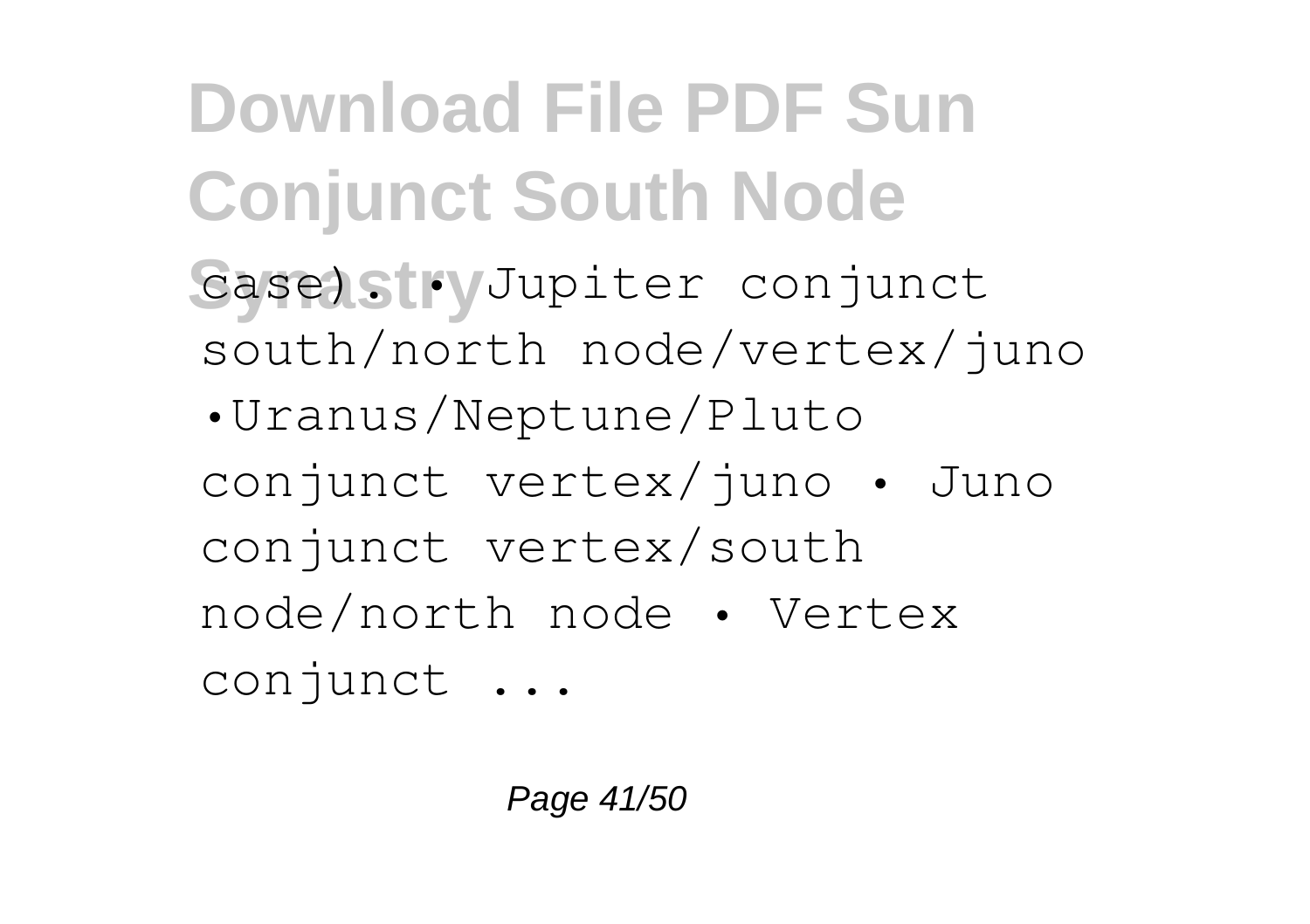### **Download File PDF Sun Conjunct South Node Synastry** ??????????? — What synastry

aspects make someone fall in

...

What does South Node conjunction South Node mean in a Synastry Chart? Interestingly, a North Node conjunction North Node Page 42/50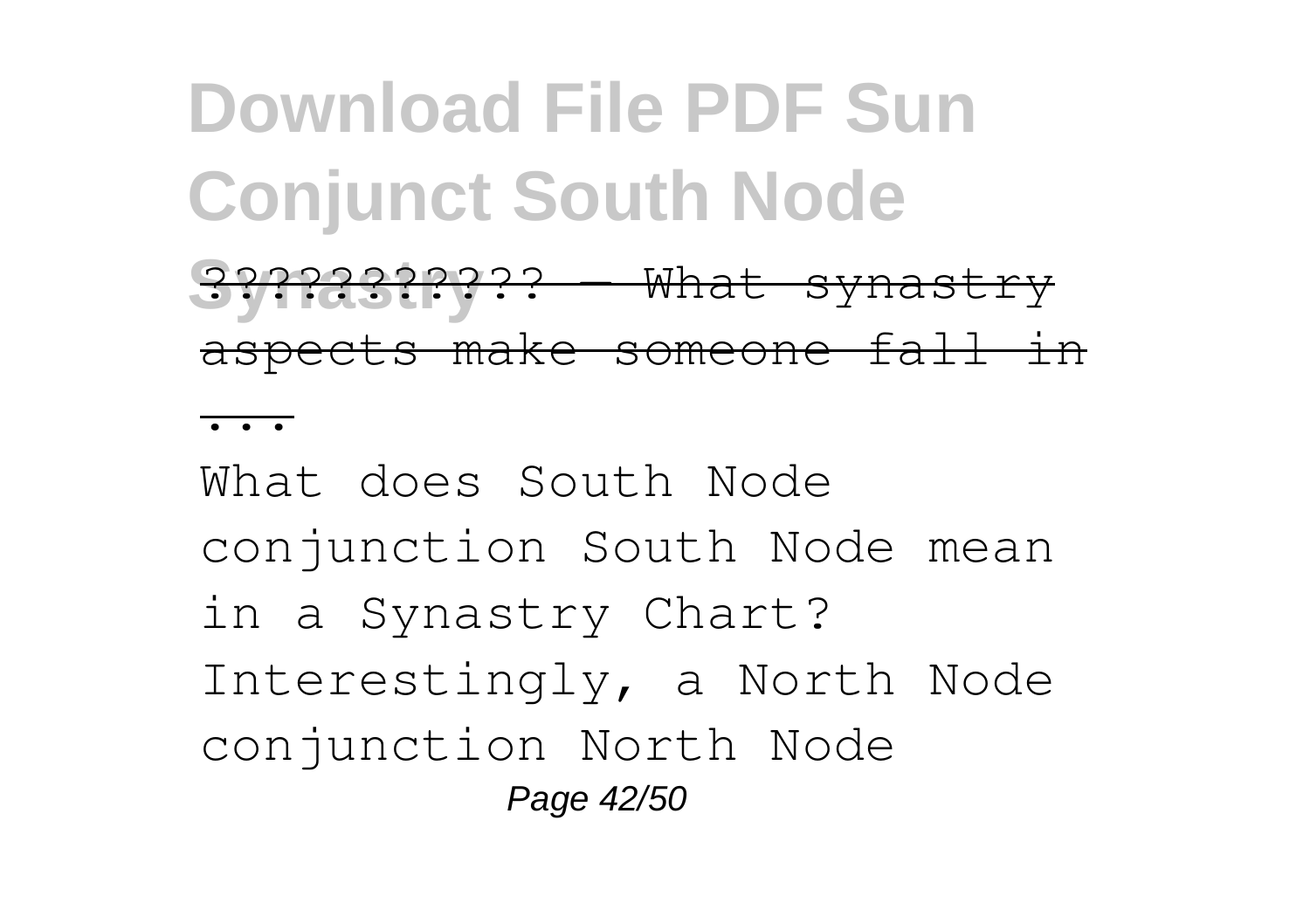**Download File PDF Sun Conjunct South Node** indicates that the opposite point, the South Node is also conjunct. Typically your South Node point (directly opposite from the North Node) indicates your comfort zone.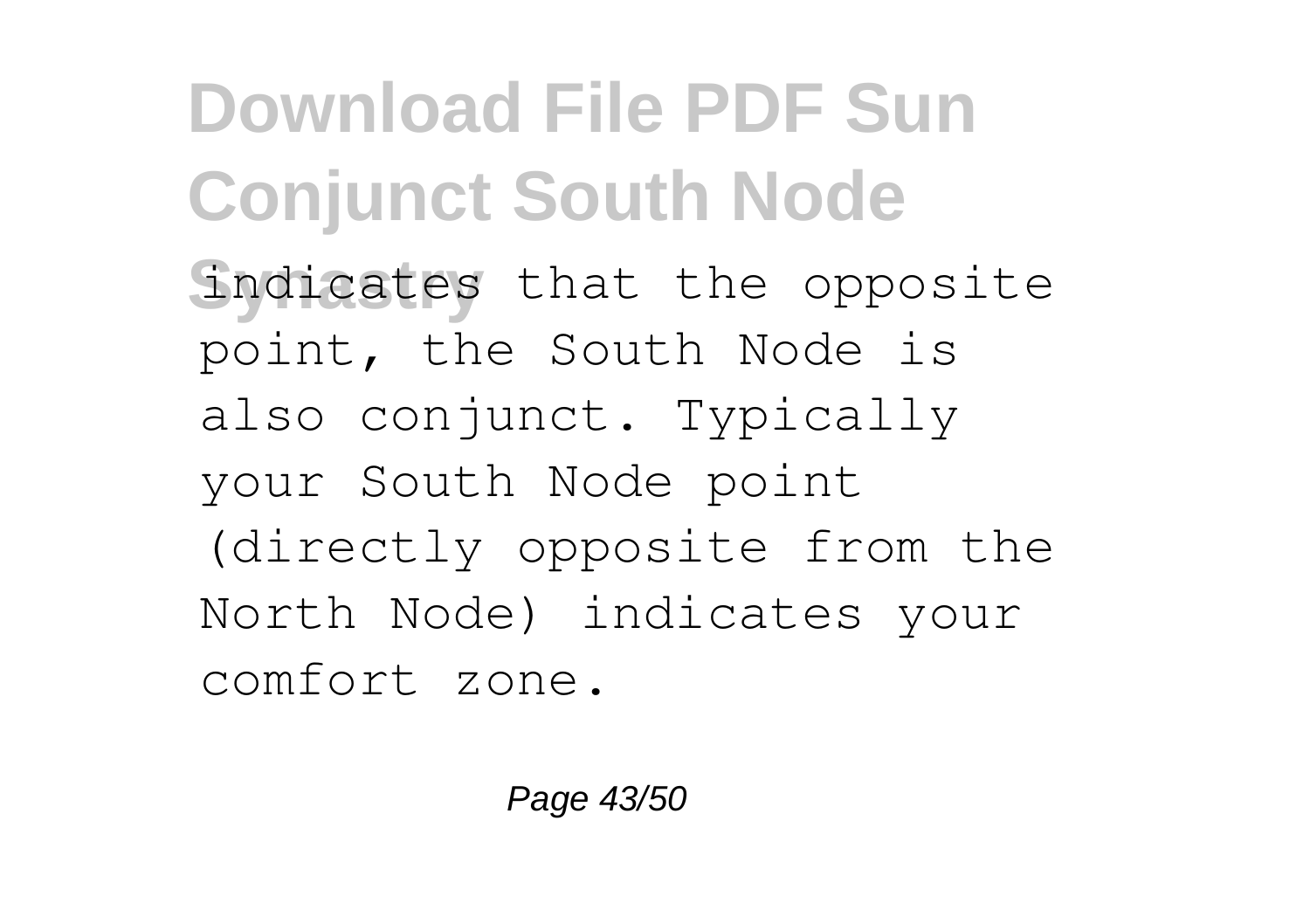**Download File PDF Sun Conjunct South Node Synastry** North Node / North Node Aspects in Synastry His South Node conjuncts my Sun with a 0° orb. We felt instantly attracted to each other, and I did/do feel a sense of familiarity. He wants to be with me but I Page 44/50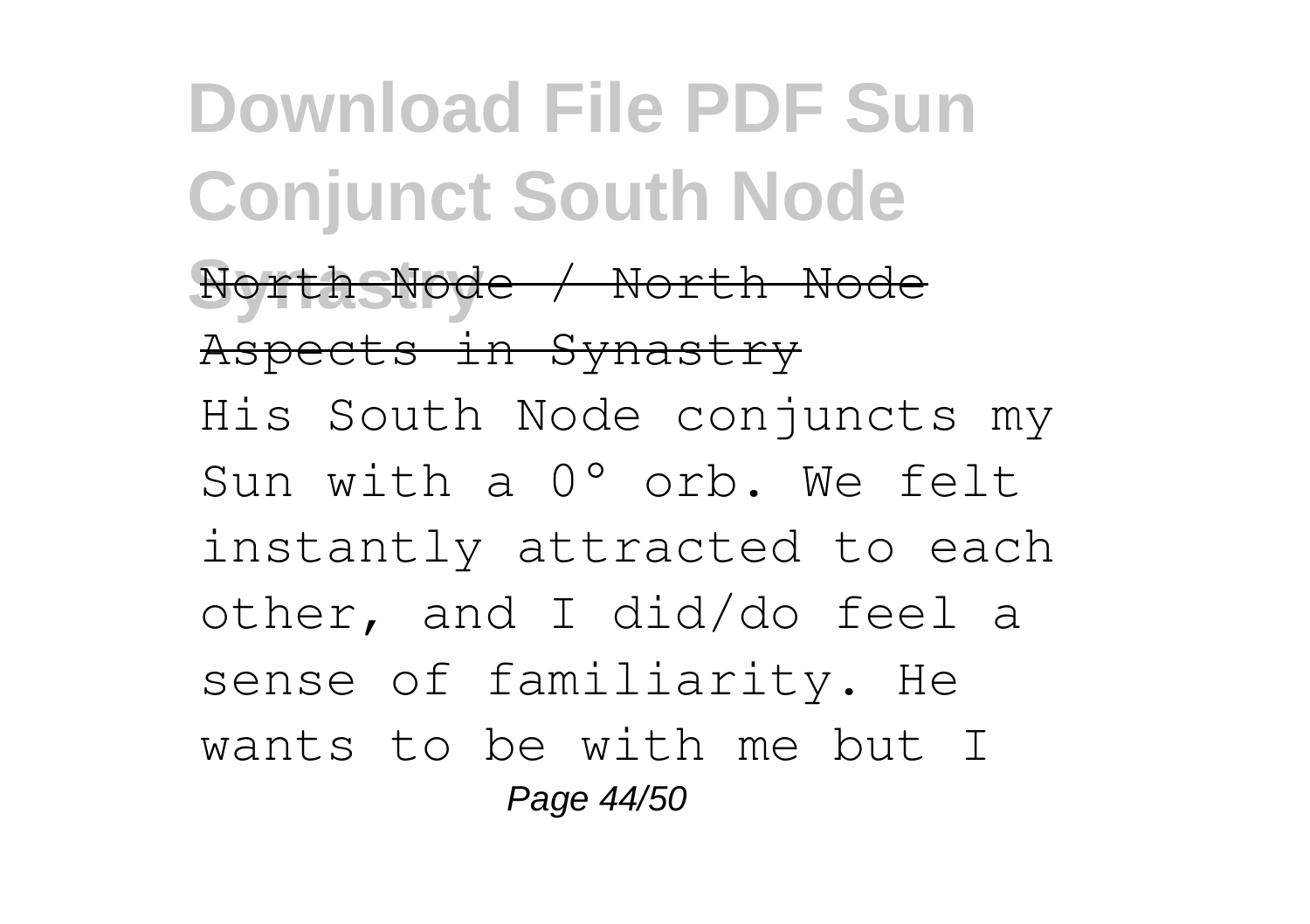**Download File PDF Sun Conjunct South Node** doubt my feelings towards him, at this point we see each other but it's a long distance relationship and he is older and I am not sure I am ready for something serious yet.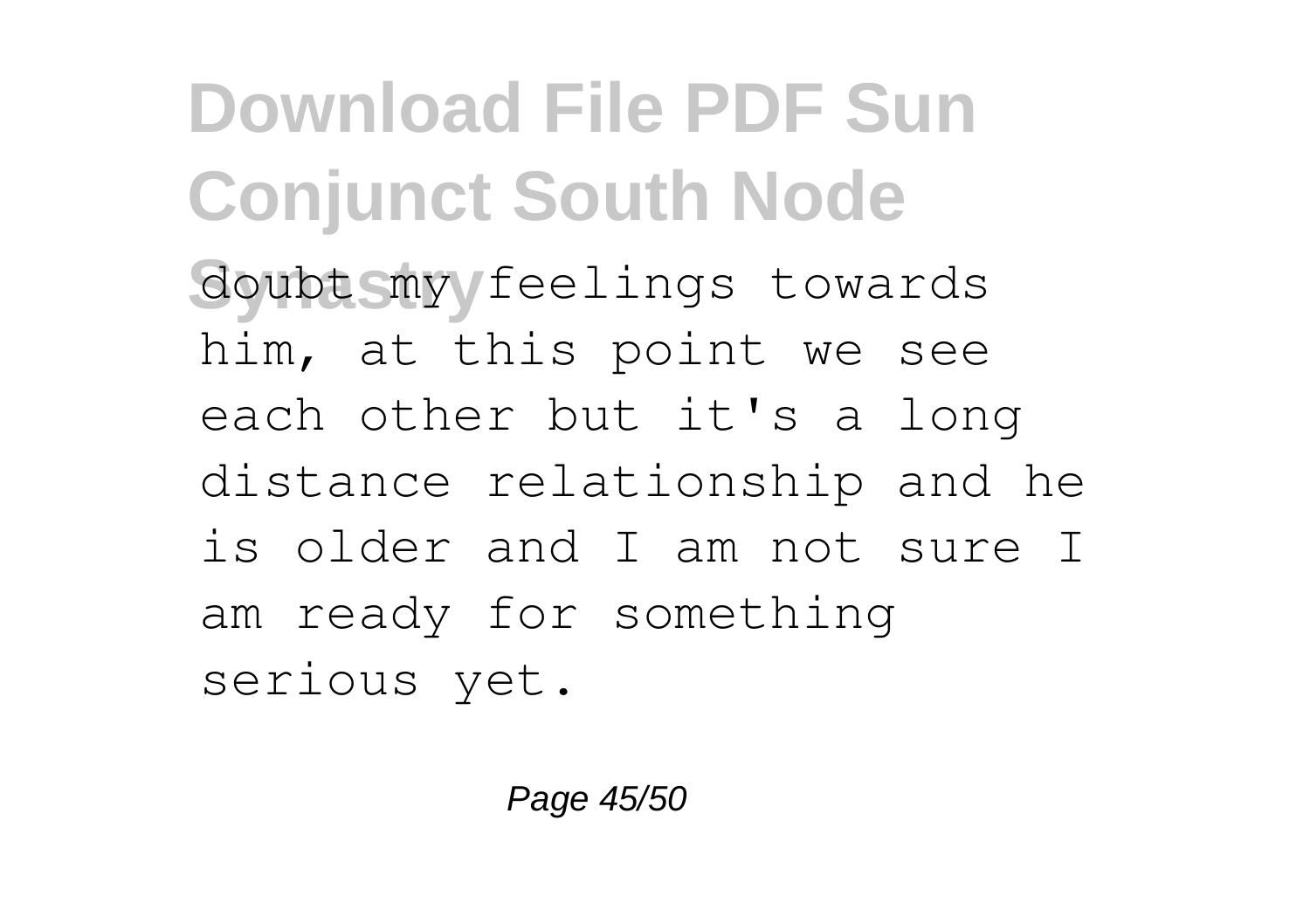## **Download File PDF Sun Conjunct South Node**

Sun conjunct South node have i met you before? -Lindaland

North Node (NN) and South Node (SN) represent two points where the orbit of the Moon intersects with the earth's path around the Sun. Page 46/50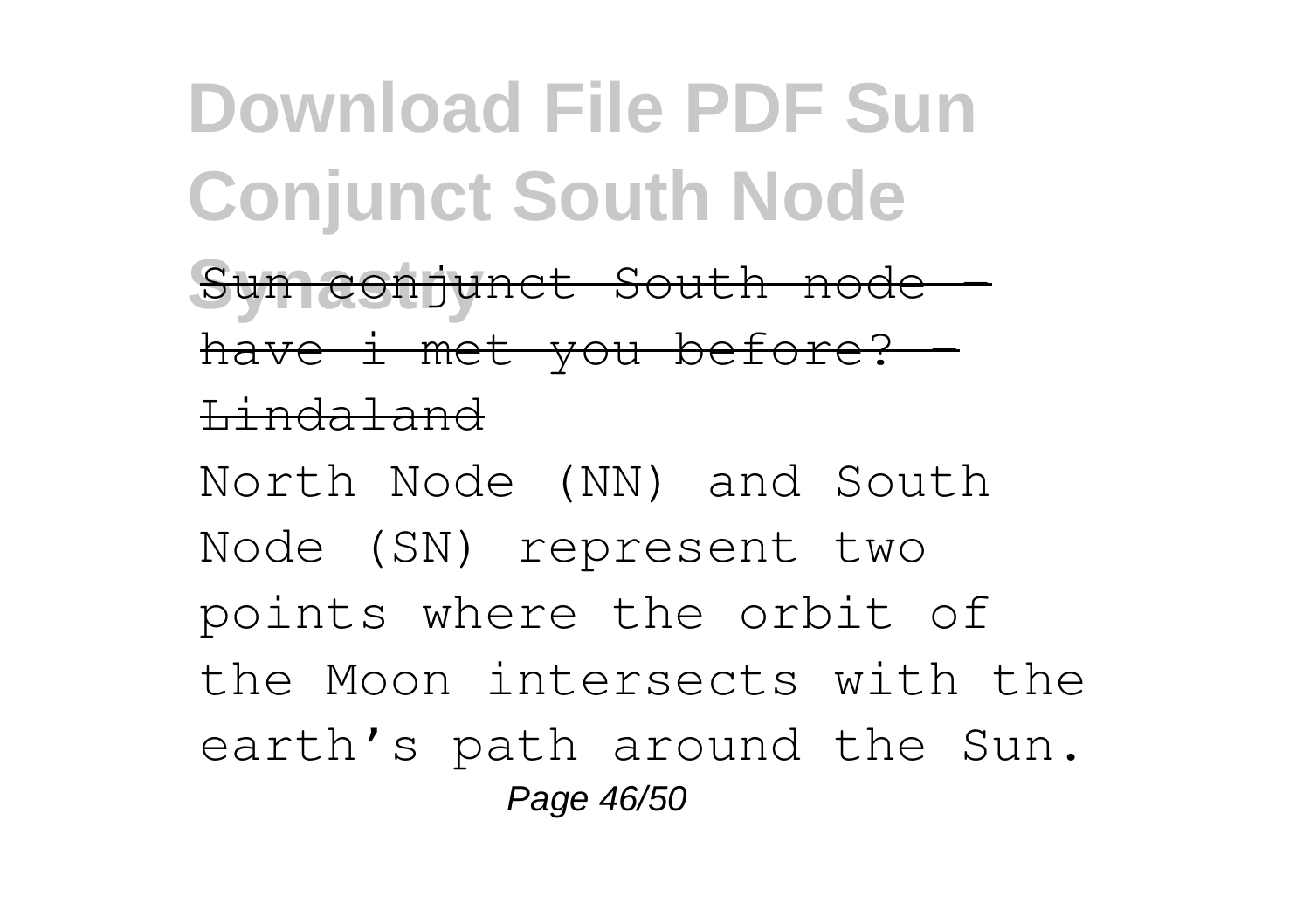**Download File PDF Sun Conjunct South Node** When you look at a synastry or natal chart, you may also see the North Node being referred as Lunar node, Dragon's Head or True Node.

North Node Conjunct North Node in Synastry Page 47/50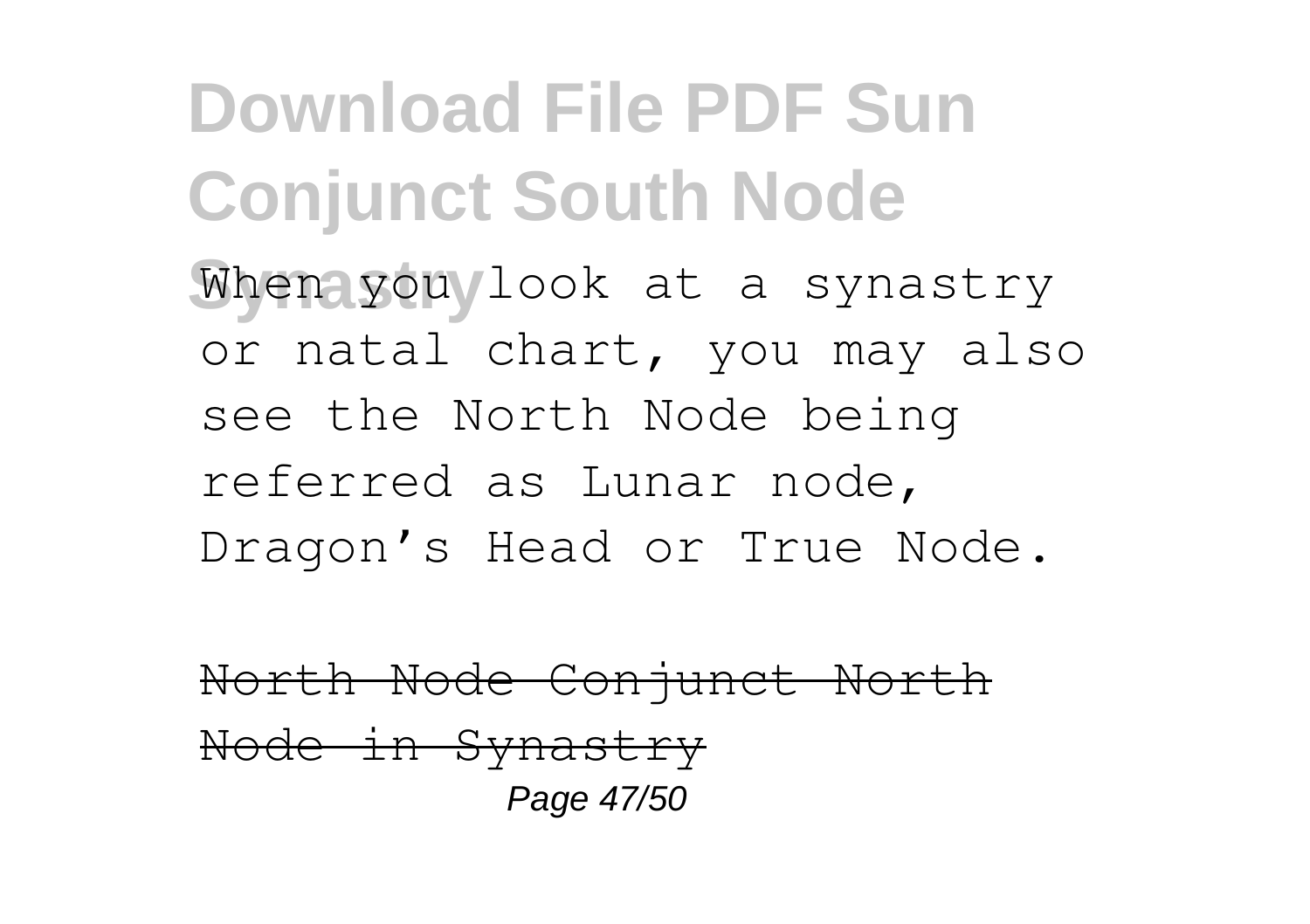**Download File PDF Sun Conjunct South Node Synastry** A poorly aspected Sun will describe a person who either has much more difficulty accessing this love and caring ability. In your chart the position of the sign represents your life purpose and style in which Page 48/50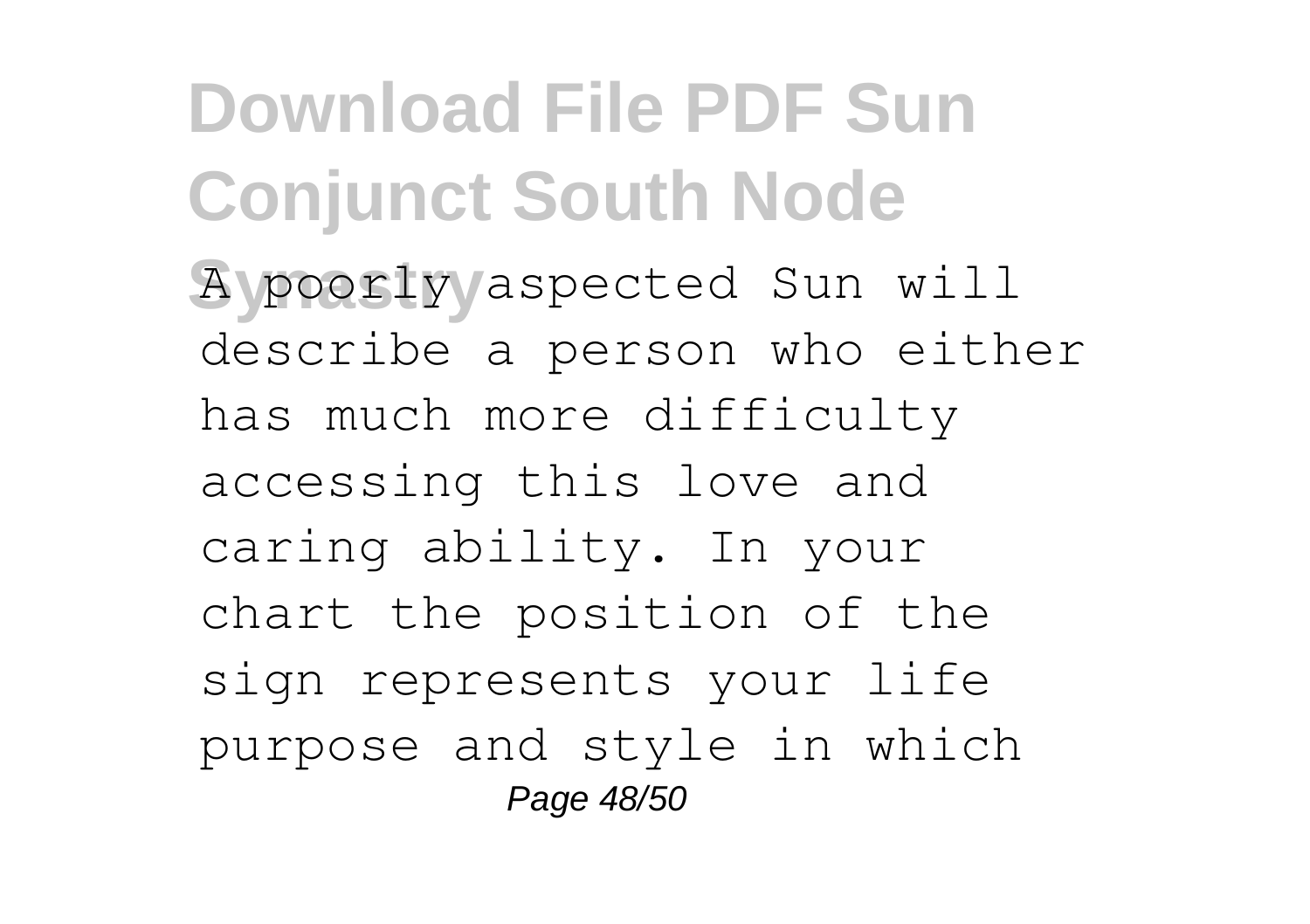**Download File PDF Sun Conjunct South Node your make** your mark in the world. Sun Conjunct North Node The Moon's Nodes are related to the subconscious, the domain of the Moon.